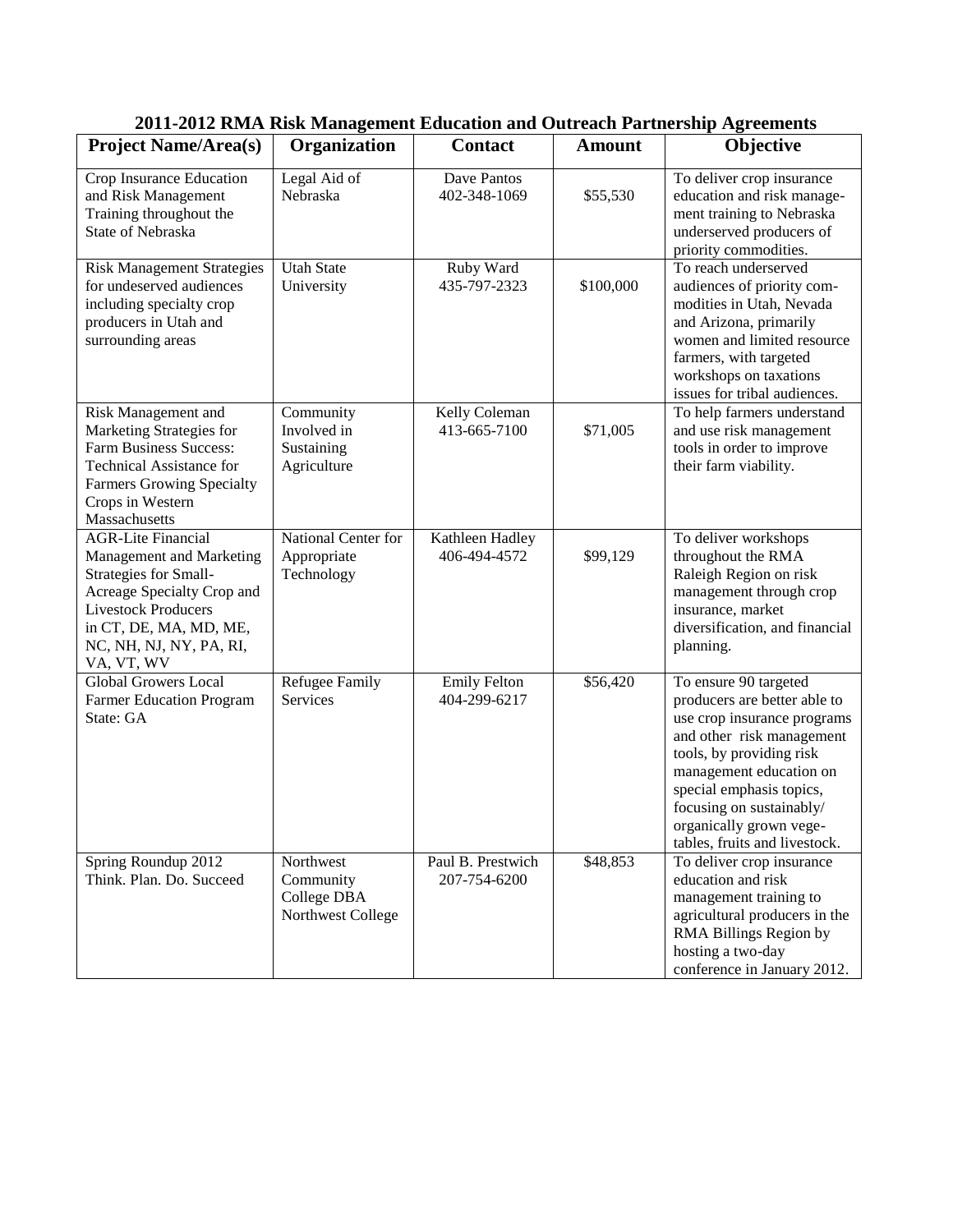| Texas Production, Legal,<br>and Financial Risk<br>Management Education for<br>Hispanic, Limited-<br>Resource, and Small<br>Acreage Farmers Project                                                               | Texas/Mexico<br><b>Border Coalition</b><br>Community-based<br>Organization | Aisha<br>Cruz-Reyes<br>956-481-3256   | \$87,050 | To provide crop insurance<br>education and risk<br>management training to<br>Hispanic, limited resource,<br>and small acreage producers<br>of priority commodities in<br>60 Texas counties with<br>more than 100 Hispanic<br>producers.                                                                                        |
|------------------------------------------------------------------------------------------------------------------------------------------------------------------------------------------------------------------|----------------------------------------------------------------------------|---------------------------------------|----------|--------------------------------------------------------------------------------------------------------------------------------------------------------------------------------------------------------------------------------------------------------------------------------------------------------------------------------|
| (The Navajo Lifeway)<br>Outreach and Education<br>Partnership on Special<br>Topics for Producers and<br>Ranchers in agricultural and<br>underserved commodities in<br>Region 5<br>States: AZ, NM, UT             | Diné be' iiná, Inc.                                                        | TahNibaa<br>Naataanii<br>505-406-7428 | \$99,410 | To deliver crop insurance<br>education and risk<br>management training to<br>Diné sheep and wool<br>producers and artists<br>working with Navajo-<br>Churro wool to assist them<br>in managing production,<br>marketing, legal, financial,<br>and human risks of doing<br>business in the Navajo<br>Nation and allotted lands. |
| Annie's Project New Jersey:<br><b>Educating and Empowering</b><br><b>Women Farmers on Risk</b><br>Management in Specialty<br>Crops in the Region Served<br>by the Raleigh, North<br>Carolina Office<br>State: NJ | Rutgers, The State<br>University of New<br>Jersey                          | Michele Coral<br>732-932-0150         | \$98,197 | To educate women, small<br>and new farmers who<br>predominantly produce<br>specialty crops on the<br>availability of federal crop<br>insurance products and new<br>risk management tools,<br>through a successful<br>outreach program aimed at<br>underserved communities.                                                     |
| Developing the Risk<br>Resilience of Underserved<br>Agricultural Operators in<br>the RMA Billings Region<br>State: WY                                                                                            | University of<br>Wyoming                                                   | Dorothy Yates<br>307-766-5320         | \$41,095 | To assist underserved<br>audiences in Wyoming and<br>the surrounding area gain a<br>better understanding of the<br>risks they face and to<br>become more knowledge-<br>able about the tools for<br>appropriate risk<br>management.                                                                                             |
| <b>Risk Management Training</b><br>and Tools for New York<br>Organic and Sustainable<br>Producers                                                                                                                | Northeast Organic<br>Farming<br>Association of<br>New York                 | Kate<br>Mendenhall<br>585-271-1979    | \$99,960 | To deliver on-farm training<br>and education to farmers<br>throughout New York to<br>increase their knowledge<br>and understanding of risk<br>management strategies and<br>opportunities.                                                                                                                                      |
| <b>AGR-Lite and Farm</b><br><b>Products Branding Training</b><br>for Organic Specialty Crop<br>Producers in Idaho                                                                                                | Northwest Center<br>for Alternatives to<br>Pesticides                      | Jennifer Miller<br>208-850-6504       | \$20,223 | To ensure an effective<br>program of agricultural risk<br>management education and<br>information through small<br>sessions will be established<br>in the State of Idaho that<br>will meet the needs of its<br>producers.                                                                                                      |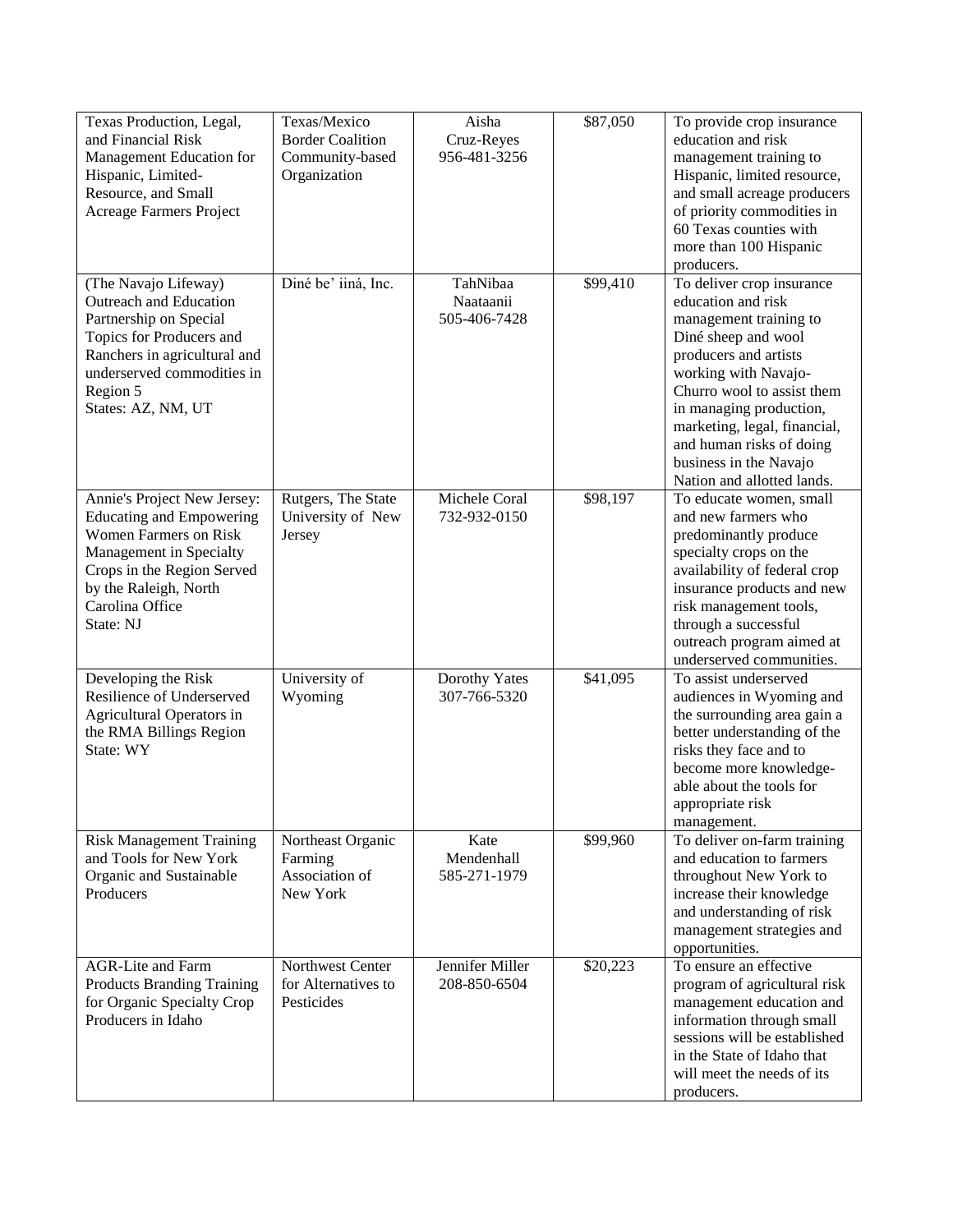| National Bison Association<br><b>Risk Management Training</b><br><b>Series</b><br>State: CO                                                                                                                                                                                                    | <b>National Bison</b><br>Association                                         | Dave Carter<br>303-292-2833                    | \$31,634 | To educate bison producers<br>about pasture, rangeland<br>and forage insurance<br>products.                                                                                                                                                             |
|------------------------------------------------------------------------------------------------------------------------------------------------------------------------------------------------------------------------------------------------------------------------------------------------|------------------------------------------------------------------------------|------------------------------------------------|----------|---------------------------------------------------------------------------------------------------------------------------------------------------------------------------------------------------------------------------------------------------------|
| The New Entry Sustainable<br><b>Farming Project</b><br>State: MA                                                                                                                                                                                                                               | Community<br>Teamwork, Inc.                                                  | Jennifer Beth<br>Hashley<br>978-654-6745       | \$99,939 | To offer comprehensive risk<br>management outreach,<br>training and technical<br>assistance for underserved<br>farmers                                                                                                                                  |
| <b>Business and Financial</b><br>Literacy Education and<br>Outreach in the Upper<br>Midwest<br>States: IL, IN, MI, OH                                                                                                                                                                          | Winrock<br>International                                                     | John Fisk<br>703-879-6556                      | \$94,076 | To educate producers and<br>ranchers about new and<br>emerging business and<br>enterprise models for local<br>and regional markets.                                                                                                                     |
| <b>Building Risk Management</b><br>Marketing Strategies for<br>Beginning, Women and<br><b>Minority Farmers Growing</b><br>Fruits, Vegetables and<br><b>Pasture Based Livestock</b><br>products for local food<br>markets in Minnesota                                                          | Land Stewardship<br>Project                                                  | Terry VanDerPol<br>320-269-2105                | \$93,898 | To increase food security in<br>the region through the<br>support and training of<br>beginning farmers,<br>immigrant farmers, women<br>farmers, and existing<br>farmers seeking to diversify<br>their enterprises at the<br>whole farm or field levels. |
| Managing Production,<br>Marketing, Financial and<br>Human Risks and<br><b>Opportunities: Education</b><br>and Outreach for Ranchers,<br>Specialty Crop, Small<br>Acreage and Limited<br>Resource Producers in<br>Kansas                                                                        | Kansas Rural<br>Center                                                       | Mercedes<br>Taylor-Puckett<br>785-840-6202     | \$99,613 | To fund a Sustainable Ag<br><b>Risk Management Strategies</b><br>Conference with more than<br>twenty sessions focused on<br>production, succession,<br>marketing and financial risk<br>management.                                                      |
| Managing Risks Associated<br>with Value-Added<br>Production, Marketing and<br><b>Succession Planning for</b><br>Limited-Resource, Socially<br>Disadvantaged and Small<br>Acreage Producers in<br>Alabama, Georgia and<br>South<br>Carolina                                                     | The Federation of<br>Southern<br>Cooperatives/Land<br><b>Assistance Fund</b> | <b>Edward Jerry</b><br>Pennick<br>404-765-0991 | \$97,295 | To provide outreach to<br>Limited-resource, Socially<br>Disadvantaged, Small<br>Acreage Producers and<br>training to community based<br>organizations, cooperative<br>extension agents and other<br>outreach specialists.                               |
| <b>Creating 2 Marketing Tools</b><br>and Extending RME on<br>Marketing to Minority Prod,<br>Women Prod,<br>New/Beginning Farmers,<br><b>Small Acreage Producers</b><br>and Limited Resource Prod<br>of Specialty Crops and<br><b>Underserved Commodities</b><br>States: AR, LA, MS,<br>TN, KY. | Southern<br>Sustainable<br>Agriculture<br><b>Working Group</b>               | Julia R. Sampson<br>479-251-8310               | \$93,586 | To provide risk<br>management education on<br>direct marketing strategies<br>for producers of specialty<br>horticultural crops and/or<br>livestock in the Jackson<br>region.                                                                            |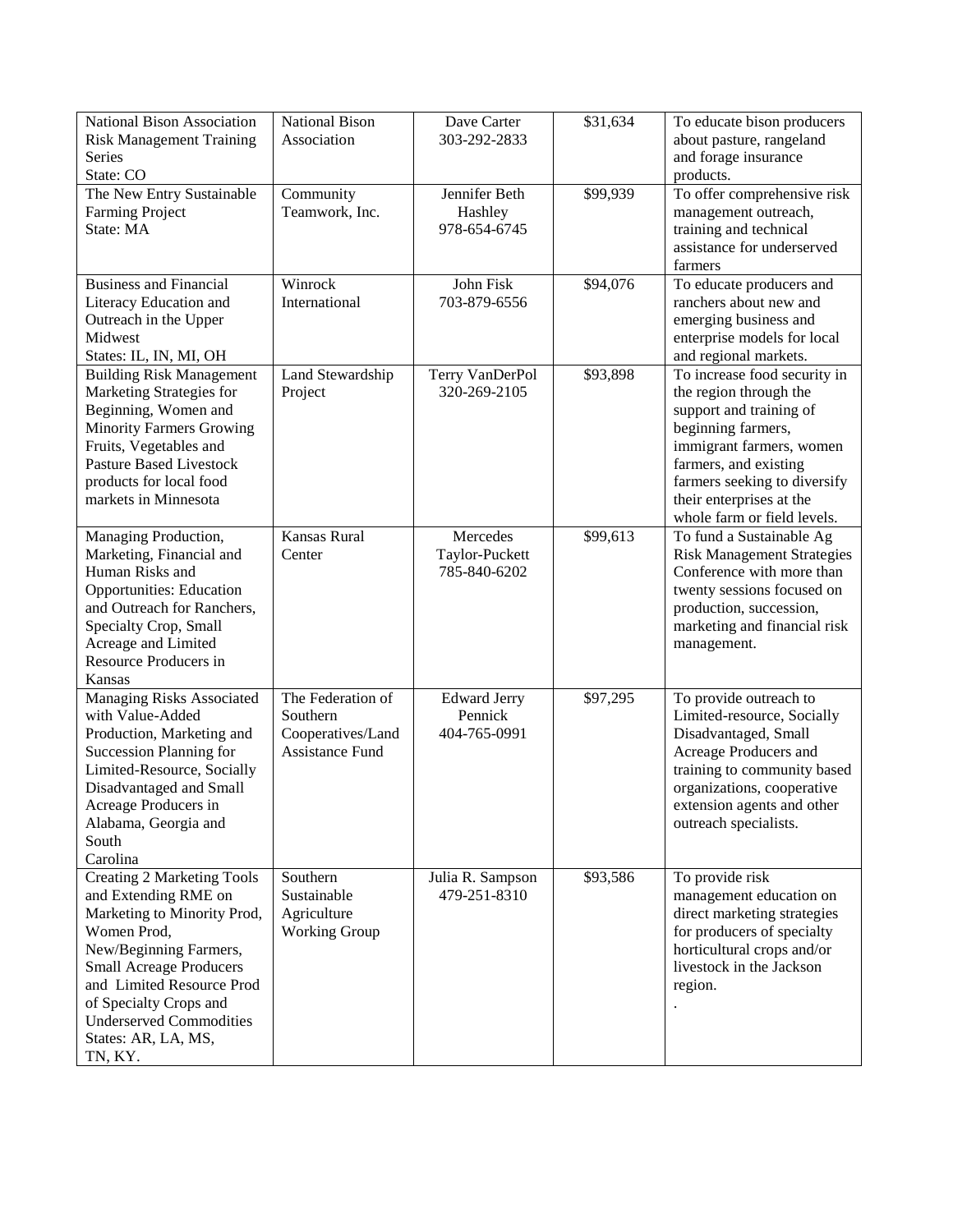| Providing Risk Management<br><b>Education and Outreach</b><br>about Specialty Crops,<br>Irrigation, Erosion Control<br>Measures and Good<br>Farming Practices to<br>Hispanic and New and<br>Beginning Farmers In New<br>Mexico                                                           | National Immigrant<br>Farming Initiative                       | Dr. Rigoberto<br>Delgado<br>915-490-3180 | \$96,497 | To provide education,<br>outreach, and technical to<br>support Hispanic, New and<br>Beginning Farmers in Don<br>Ana, Otero, and Luna<br>Counties in southern New<br>Mexico.                                                                                                                                                                                                                                      |
|------------------------------------------------------------------------------------------------------------------------------------------------------------------------------------------------------------------------------------------------------------------------------------------|----------------------------------------------------------------|------------------------------------------|----------|------------------------------------------------------------------------------------------------------------------------------------------------------------------------------------------------------------------------------------------------------------------------------------------------------------------------------------------------------------------------------------------------------------------|
| Oregon Risk Management<br><b>Outreach on Livestock Risk</b><br>Protection Ins. and Ranch,<br>Pasture, Range, Financial<br>and Legal Management for<br><b>Traditionally Undeserved</b><br><b>Livestock Producers</b>                                                                      | Oregon<br>Cattlemen's<br>Association                           | Kay Teisl<br>503-361-8941                | \$55,500 | To provide risk<br>management outreach and<br>education for livestock<br>producers in Oregon who<br>are traditionally<br>underserved.                                                                                                                                                                                                                                                                            |
| <b>Increasing Market Access</b><br>and Promoting Specialty<br>Crops for New and<br>Beginning, Limited<br>Resource, Transitional,<br>Small Acreage, and<br><b>Specialty Crop Producers</b><br>and Ranchers<br>States: TN, VA                                                              | Appalachian<br>Sustainable<br>Development                      | Gina Patrick<br>276-623-1121             | \$93,984 | To create, promote and<br>expand economically viable,<br>environmentally sound and<br>socially responsible<br>opportunities to help<br>improve the lives and the<br>health of our local<br>communities and<br>ecosystems in northeast<br>Tennessee and southwest<br>Virginia.                                                                                                                                    |
| RME on Marketing, Farm<br>Management and Specialty<br>Crop Producers for Minority<br>Producers, Women<br>Producers, New/Beginning<br>Farmers, Small-Acreage<br>Product and Limited-<br>Resource Production of<br>Specialty Crops and<br><b>Underserved Commodities</b><br>States: OK, TX | Southern<br>Sustainable<br>Agriculture<br><b>Working Group</b> | Jim Lukens<br>479-422-5831               | \$22,594 | To provide risk<br>management education on<br>direct marketing strategies<br>for producers of specialty<br>horticultural crops and/or<br>livestock in the Oklahoma<br>City region.                                                                                                                                                                                                                               |
| Breaking New Ground --<br>Using Agritourism as a Risk<br>Management Strategy in the<br>Spokane Region<br>State: WA                                                                                                                                                                       | <b>Washington State</b><br>University                          | Dr. Curtis Beus<br>509-422-7248          | \$35,701 | To assist priority producers<br>in the region to develop new<br>agritourism enterprises that<br>can capture additional<br>income for producers, and<br>help stimulate local<br>economies. A major part of<br>this project will be working<br>with producers so they<br>understand, and can mitigate<br>both traditional risks of<br>farming, as well as some<br>unique new risks associated<br>with agritourism. |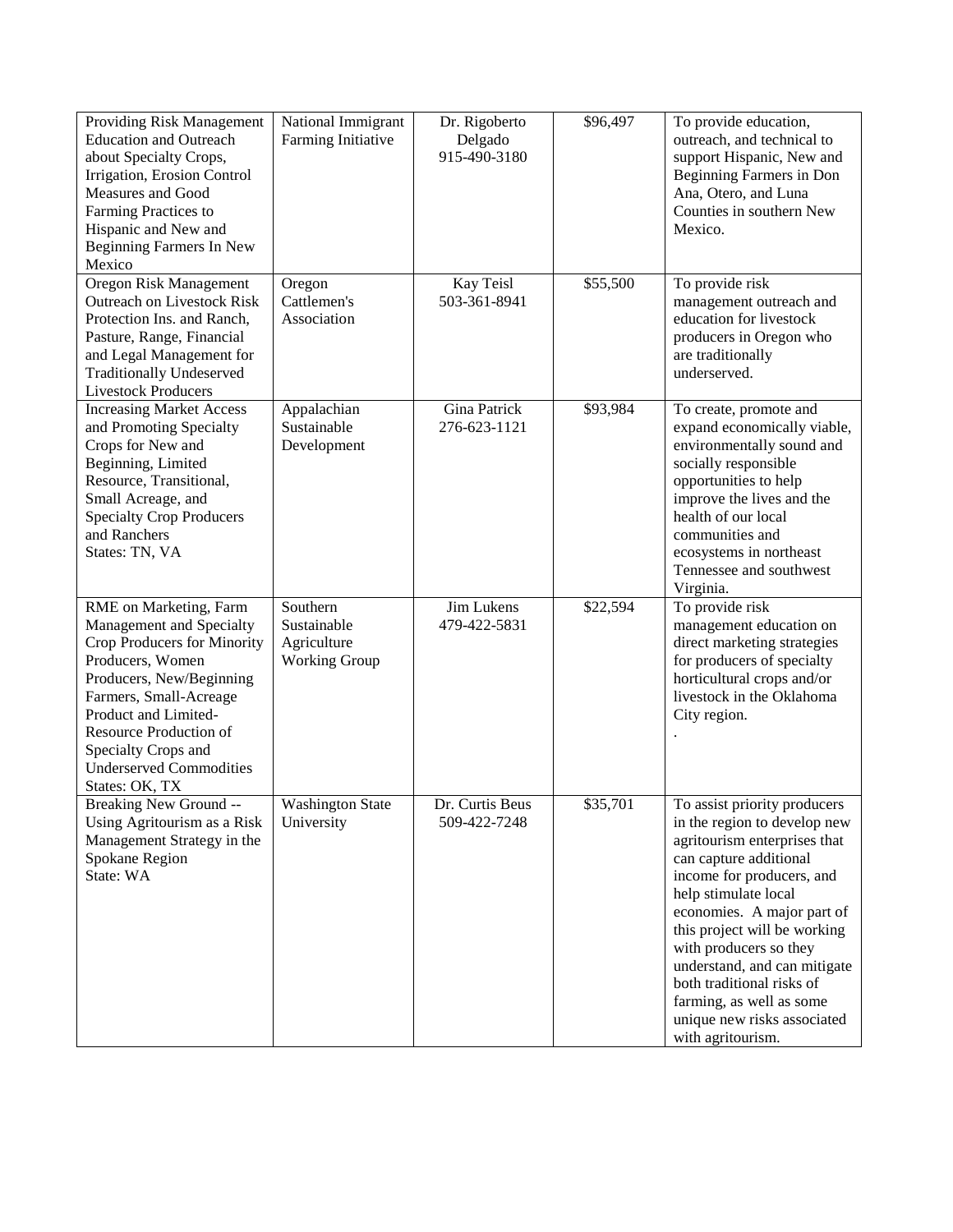| Marketing, Branding, and Financial<br>Tools and Strategies for New and<br>Beginning, Limited Resource,<br>and Specialty Crop Producers in the<br>Raleigh Region<br>States: NC and VA                                                  | Appalachian<br>Sustainable<br><b>Agriculture Project</b> | Charlie Jackson<br>828-236-1282       | \$97,020  | To provide new and<br>beginning, limited<br>resource, and specialty<br>crop producers in the<br>Southern Appalachian<br>region of Western<br>North Carolina and                                                                                                                                                                                         |
|---------------------------------------------------------------------------------------------------------------------------------------------------------------------------------------------------------------------------------------|----------------------------------------------------------|---------------------------------------|-----------|---------------------------------------------------------------------------------------------------------------------------------------------------------------------------------------------------------------------------------------------------------------------------------------------------------------------------------------------------------|
| Training in Pasture, Forage, Rangeland,<br>Other Crop Insurance Programs, and<br>Marketing Strategies for<br>New and Beg., Native American,<br>Women, and Other Producers and<br>Ranchers in RMA's Oklahoma City<br>Region            | CAS, Inc (DBA<br>Custom Ag<br>Solutions)                 | John Mangus<br>307-548-9636           | \$100,000 | Southwest Virginia<br>To deliver information<br>about risk management<br>and the structure,<br>availability, benefits,<br>and best uses of RMA's<br>crop insurance<br>programs to improve<br>producer awareness<br>and decisions related to<br>risk management<br>strategies and<br>participation in Federal<br>crop insurance<br>programs.             |
| Expanding Niche Livestock Ranching<br>in Oregon                                                                                                                                                                                       | Oregon State<br>University                               | Patricia Hawk<br>541-737-4933         | \$90,143  | To strengthen risk<br>management<br>programming for<br>underserved livestock<br>producers throughout<br>Oregon.                                                                                                                                                                                                                                         |
| Hawaii Risk Management School: Risk<br>Management Education for Asian<br>Americans and Pacific Islanders,<br>Limited Resource Producers and<br>Ranchers in Farm Safety, AGR-Lite<br>and Crop Insurance, and Good Farming<br>Practices | University of<br>Hawaii                                  | Jari Sugano<br>808-226-3304           | \$95,161  | To increase the<br>viability and<br>sustainability of farms<br>in Hawaii run by our<br>targeted socially<br>disadvantaged, limited<br>resource producers by<br>providing exposure,<br>basic knowledge and<br>training in areas of risk<br>management through<br>day-long educational<br>conferences held in<br>farming communities<br>around the state. |
| Risk Management Programs for Cattle,<br>Forage, Cotton and Grain Producers in<br>Texas-2012                                                                                                                                           | Texas AgriLife<br><b>Extension Service</b>               | Dr. Mark L.<br>Waller<br>979-845-1751 | \$55,708  | To cover a broader<br>spectrum of Texas<br>cattle, forage, cotton<br>and grain producers to<br>help improve their<br>ability to use products<br>and strategies that can<br>assist them in<br>developing effective<br>production and<br>economic risk<br>management plans for<br>their operations.                                                       |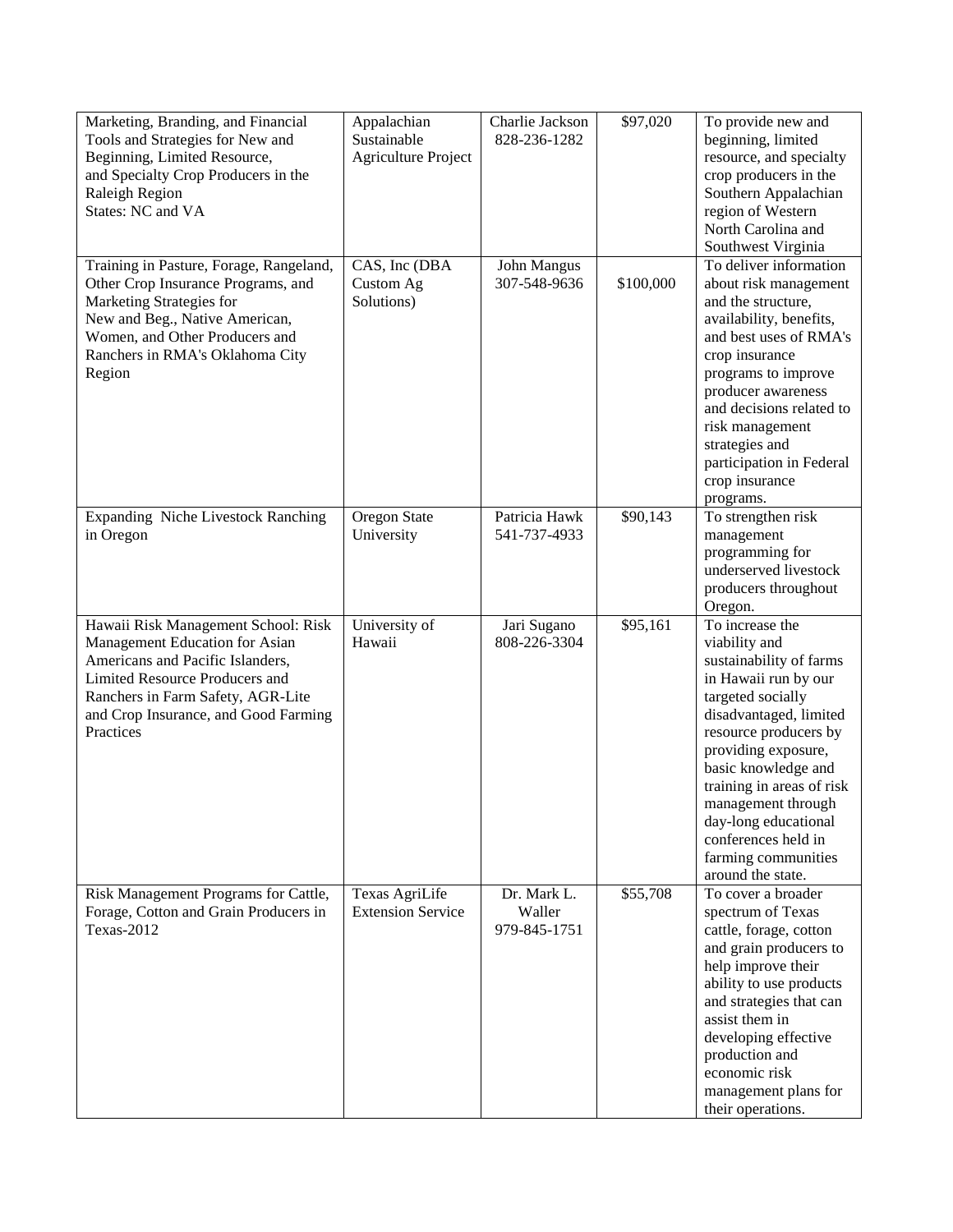| Managing Wholesale Production,              | FamilyFarmed.org       | Jim Slama     | \$22,292 | To work with 100 fruit    |
|---------------------------------------------|------------------------|---------------|----------|---------------------------|
| Marketing, Financial, and Human Risks       |                        | 708-763-9920  |          | and vegetable growers     |
| for Missouri Specialty Crop                 |                        |               |          | to train them in skills   |
| Farmers                                     |                        |               |          | necessary to build sales  |
| State: MO                                   |                        |               |          | with wholesale            |
|                                             |                        |               |          | customers through         |
|                                             |                        |               |          | training materials, a     |
|                                             |                        |               |          | workshop, Meet the        |
|                                             |                        |               |          | Buyers reception, and     |
|                                             |                        |               |          | 1-on-1 technical          |
|                                             |                        |               |          | assistance.               |
| Training on Marketing Strategies and        | <b>National Center</b> | Kathleen      | \$99,582 | To engage as many         |
| Farmer's Markets for Hispanic and           | for Appropriate        | Hadley        |          | producers as possible     |
| Women Producers in the Oklahoma             | Technology             | 406-494-4572  |          | in the RMA Oklahoma       |
|                                             |                        |               |          |                           |
| City RMA Region                             |                        |               |          | City Region, through      |
| States: TX, OK, NM                          |                        |               |          | face-to-face training     |
|                                             |                        |               |          | and workshops at          |
|                                             |                        |               |          | major conferences         |
|                                             |                        |               |          | attended by large         |
|                                             |                        |               |          | numbers of Hispanic       |
|                                             |                        |               |          | and women farmers         |
|                                             |                        |               |          | and ranchers.             |
| Reducing the Risks of Specialty Crop        | <b>National Center</b> | Kathleen      | \$87,132 | To deliver a three-part   |
| Production for Small-Acreage, Veteran,      | for Appropriate        | Hadley        |          | risk-management           |
| and Limited-Resource Farmers in the         | Technology             | 406-494-4572  |          | training series for       |
| RMA St. Paul Region                         |                        |               |          | small-acreage specialty   |
| States: IA, MN, WI                          |                        |               |          | crop and livestock        |
|                                             |                        |               |          | producers in Iowa,        |
|                                             |                        |               |          | Minnesota and             |
|                                             |                        |               |          | Wisconsin.                |
| <b>Financial Accounting Workshops</b>       | Board of Regents -     | Molly Van     | \$27,800 | To offer six basic,       |
| <b>Using QuickBooks for Wisconsin Dairy</b> | University of          | Wagner        |          | hands-on, Initial         |
| Producers                                   | Wisconsin              | 715-425-3195  |          | workshops that will       |
|                                             |                        |               |          | improve Wisconsin         |
|                                             |                        |               |          | dairy farmers'            |
|                                             |                        |               |          | recordkeeping and         |
|                                             |                        |               |          | financial analysis skills |
|                                             |                        |               |          | and introduce the         |
|                                             |                        |               |          | basics of QuickBooks.     |
| Providing Non-Insurance Risk                | North South            | Dr. Samuel W. | \$99,922 | To emphasize on risk      |
| Management Tools in                         | Institute, Inc.        | Scott         |          | management training       |
| Mitigating Agricultural Risks for Small     |                        | 954-434-8220  |          | for small-scale farmers   |
| Acreage and Specialty Crop Producers        |                        |               |          | while providing           |
| in Florida and Bordering counties in        |                        |               |          | practical support         |
| Alabama and Georgia                         |                        |               |          | through comprehensive     |
|                                             |                        |               |          | extension programs.       |
| Legal and Farm Labor Risk                   | Farmers' Legal         | Tony Brown    | \$95,783 | To use innovative         |
| Management Outreach and Training for        | Action Group           | 651-223-5400  |          | outreach and assistance   |
| Limited Resource, Asian-American,           |                        |               |          | to stabilize and expand   |
| Small Acreage, Specialty Crop               |                        |               |          | the financial success of  |
| Producers                                   |                        |               |          | socially disadvantaged    |
| State: MN                                   |                        |               |          | Hmong and immigrant       |
|                                             |                        |               |          | farmers who own and       |
|                                             |                        |               |          |                           |
|                                             |                        |               |          | operate family farms.     |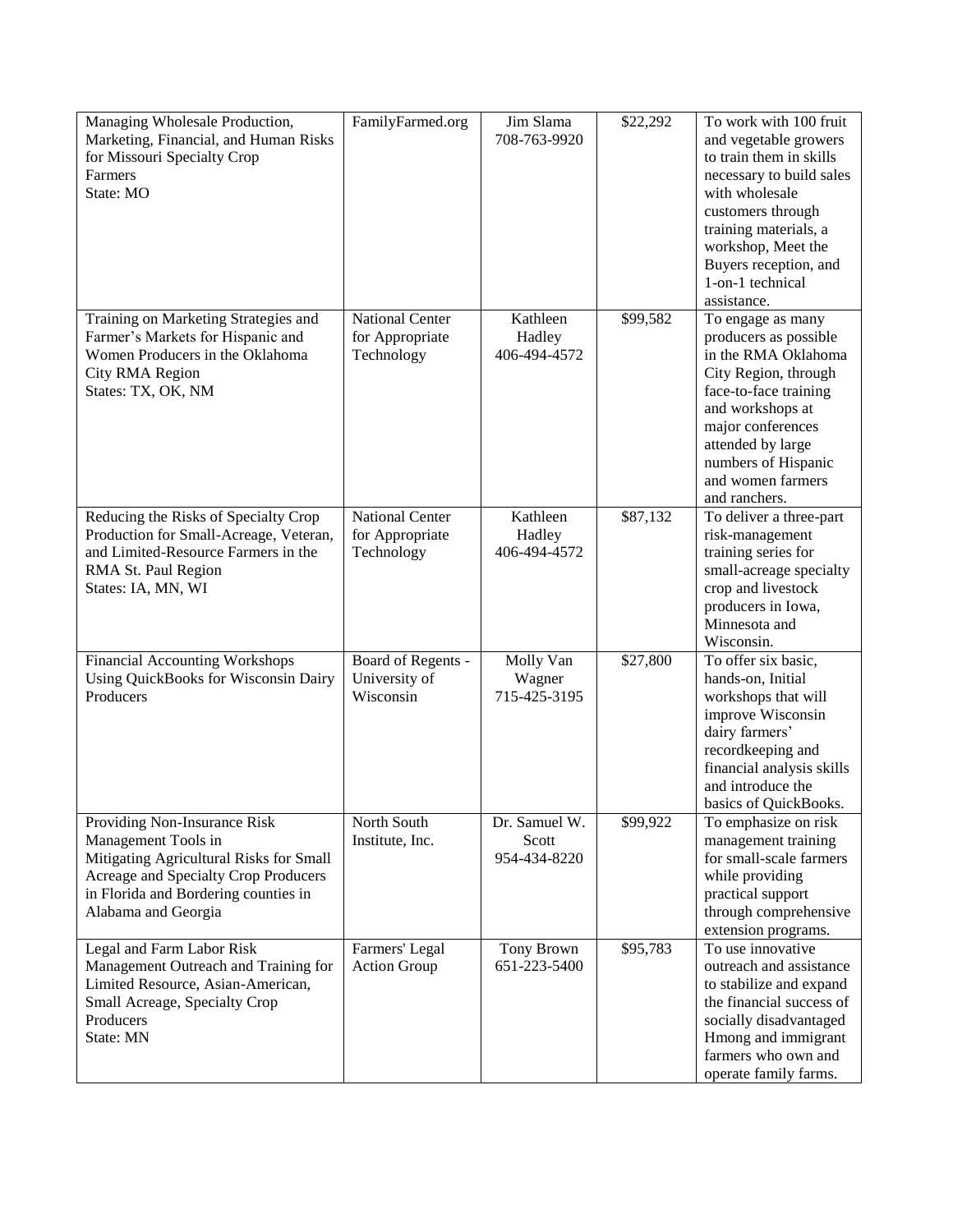| Sustaining Profitability in Colorado<br>Agriculture: RME on Insurance,<br>Succession Planning,<br>Marketing, Financial Planning to<br>Women/New/Hispanic/Senior/Specialty<br>Crop/Other Producers<br>State: CO                            | Colorado State<br>University                     | Marilyn<br>Morrissey<br>970-491-2375 | \$61,348  | To help farmers and<br>ranchers improve their<br>understanding and<br>develop skills to<br>become better risk<br>managers to increase<br>their probability of<br>being profitable and<br>sustainable over time.                                                                      |
|-------------------------------------------------------------------------------------------------------------------------------------------------------------------------------------------------------------------------------------------|--------------------------------------------------|--------------------------------------|-----------|--------------------------------------------------------------------------------------------------------------------------------------------------------------------------------------------------------------------------------------------------------------------------------------|
| <b>Integrating Pastured Poultry Into</b><br>Specialty Crop and Small Acreage Farms<br>for New, Beginning, Hispanic, African-<br>American, and Limited Resource<br>Producers<br>State: CA                                                  | National Center<br>for Appropriate<br>Technology | Kathleen<br>Hadley<br>406-494-4572   | \$99,658  | To train specialty crop,<br>small acreage,<br>beginning, Hispanic,<br>African-American and<br>limited resource<br>producers in California<br>about the opportunities<br>and risks associated<br>with integrating<br>pastured poultry<br>production into a<br>diversified small farm. |
| National Bison Association Risk<br>Management Training Series for Billings<br>Region                                                                                                                                                      | <b>National Bison</b><br>Association             | <b>Jim Matheson</b><br>303-292-2833  | \$52,201  | To educate new and<br>beginning farmers and<br>ranchers on proper<br>bison management<br>practices with a focus<br>on female, Native<br>American, returning<br>military veterans,<br>transitional and small<br>acreage producers.                                                    |
| Training in Pasture, Rangeland, Forage,<br>Other Existing Crop Insurance Programs,<br>and Marketing Strategies for New and<br>Beginning, Women, and Other Producers<br>and Ranchers in RMA's Valdosta, GA<br>Region<br>States: AL, GA, SC | CAS, Inc. (DBA<br>Custom Ag<br>Solutions)        | John Mangus<br>307-548-9636          | \$100,000 | To work with RMA<br>and five organizational<br>partners to deliver<br>training for New and<br>Beginning, Women,<br>and other Producers<br>and Ranchers in<br>RMA's Valdosta<br>Region                                                                                                |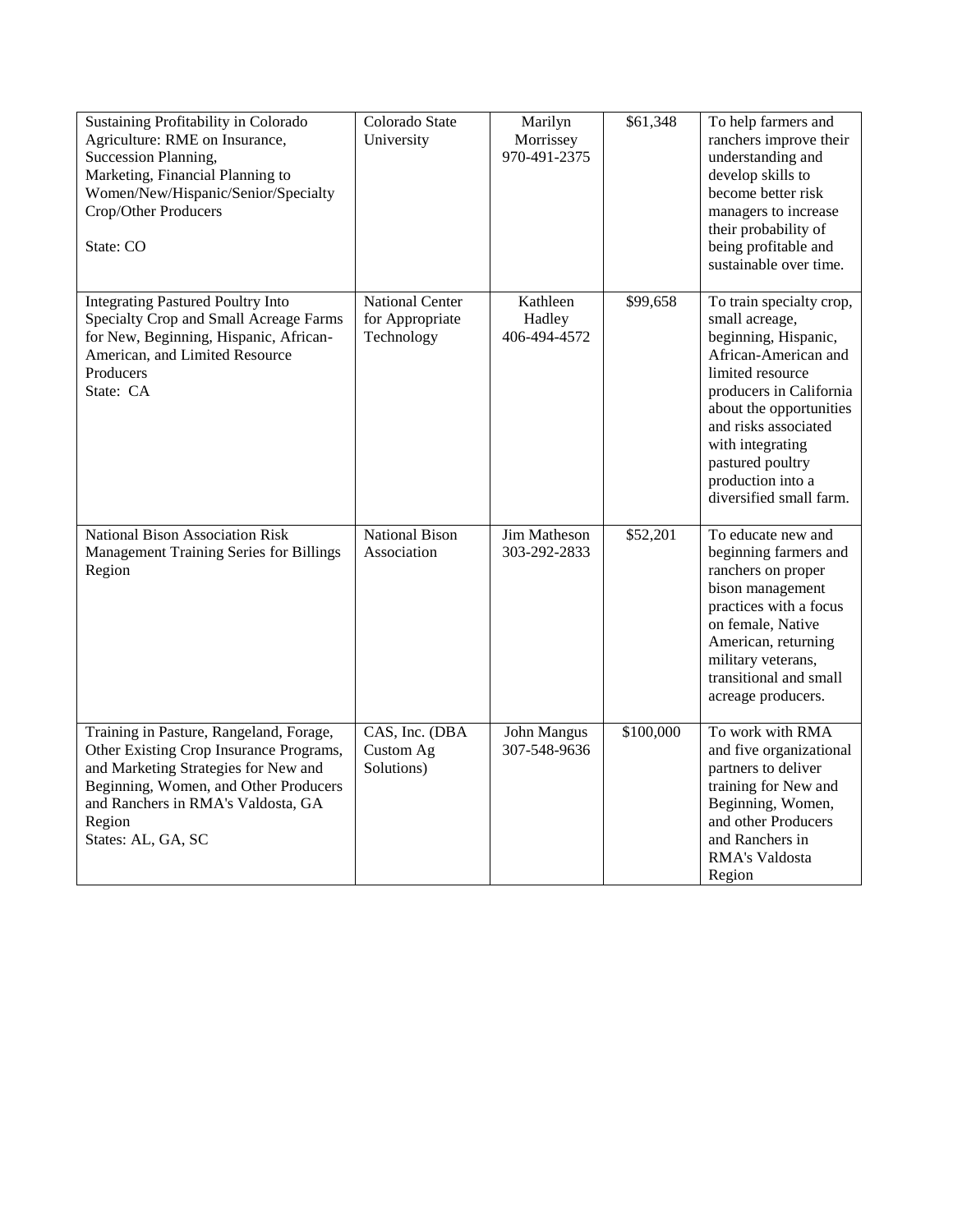| Risk Management Education for              | Board of                | Kim Gieseking  | $\overline{$}93,752$ | To inform ranchers of                   |
|--------------------------------------------|-------------------------|----------------|----------------------|-----------------------------------------|
| Ranchers, with an Emphasis on Women        | Regents,                | 402-472-0728   |                      | the features and                        |
| and Beginning Ranchers in the Topeka       | University of           |                |                      | appropriate use of                      |
| Region: Drought Planning, Range            | Nebraska                |                |                      | available risk                          |
| Management, and FCIC Options               |                         |                |                      | management.                             |
| including Pasture, Rangeland, and Forage   |                         |                |                      |                                         |
| Insurance                                  |                         |                |                      |                                         |
| State: NE                                  |                         |                |                      |                                         |
| Risk Management Education for RMA's        | RightRisk, LLC          | Jeffrey Tranel | \$100,000            | To promote sustained                    |
| Spokane Region: RME on Insurance,          |                         | 719-251-0990   |                      | profitability for                       |
| Succession Planning, Marketing, and        |                         |                |                      | agricultural producers                  |
| Financial Planning to Women/New/           |                         |                |                      | in Idaho and Oregon                     |
| Hispanic/Senior/Specialty Crop/Other       |                         |                |                      | through effective risk                  |
| Producers                                  |                         |                |                      | management decision                     |
| States: ID, OR                             |                         |                |                      | making.                                 |
| <b>Enhancing Farming Practices and</b>     | <b>Washington State</b> | Dan Nordquist  | \$52,583             | To expand the                           |
| Marketing Skills as Risk Management        | University              | 509-335-9661   |                      | successful implement-                   |
| Tools for Hispanic, Asian American, and    |                         |                |                      | tation of "Cultivating                  |
| <b>Beginning Farmers</b>                   |                         |                |                      | Success" farm                           |
| State: WA                                  |                         |                |                      | production and                          |
|                                            |                         |                |                      | business management                     |
|                                            |                         |                |                      | curricula with Hmong                    |
|                                            |                         |                |                      | and Latino farmers in                   |
|                                            |                         |                |                      | Washington.                             |
|                                            |                         |                |                      |                                         |
|                                            |                         |                |                      |                                         |
| Training in Pasture, Forage, Rangeland,    | CAS, Inc. (DBA          | John Mangus    | \$100,000            | To deliver information                  |
| Other Crop Insurance Programs, and         | Custom Ag               | 307-548-9636   |                      | about risk manage-                      |
| Marketing Strategies for New and           | Solutions)              |                |                      | ment and the structure,                 |
| Beginning, Women, and Other Producers      |                         |                |                      | availability, benefits,                 |
| and Ranchers in RMA's Topeka Region        |                         |                |                      | and best uses of crop                   |
| States: CO, KS, NE                         |                         |                |                      | insurance programs.                     |
| Farm Management, Marketing Strategies,     | <b>National Center</b>  | Kathleen       | \$98,211             | To employ various                       |
| and Financial Tools for Returning          | for Appropriate         | Hadley         |                      | promotional efforts                     |
| Veteran and Beginning Farmers with         | Technology              | 406-494-4572   |                      | and a series of                         |
| Specialty Crop and Livestock Operations    |                         |                |                      | trainings that will                     |
| in RMA's Jackson Region                    |                         |                |                      | target small acreage                    |
| States: AR, KY, LA, MS, TN                 |                         |                |                      | specialty crop and                      |
|                                            |                         |                |                      | livestock producers,                    |
|                                            |                         |                |                      | focusing on farm                        |
|                                            |                         |                |                      | management, financial                   |
|                                            |                         |                |                      | planning, and                           |
|                                            |                         |                |                      | marketing strategies.                   |
| Comprehensive Marketing, Financial and     | <b>Board of Regents</b> | Molly Van      | \$97,876             | To integrate market-                    |
| <b>Production Risk Management Training</b> | - University of         | Wagner         |                      | ing, financial and                      |
| for Wisconsin Cattle Producers             | Wisconsin               | 715-425-3195   |                      | production principles                   |
|                                            |                         |                |                      | into interactive                        |
|                                            |                         |                |                      | management training                     |
|                                            |                         |                |                      | for Wisconsin<br>beef cattle producers. |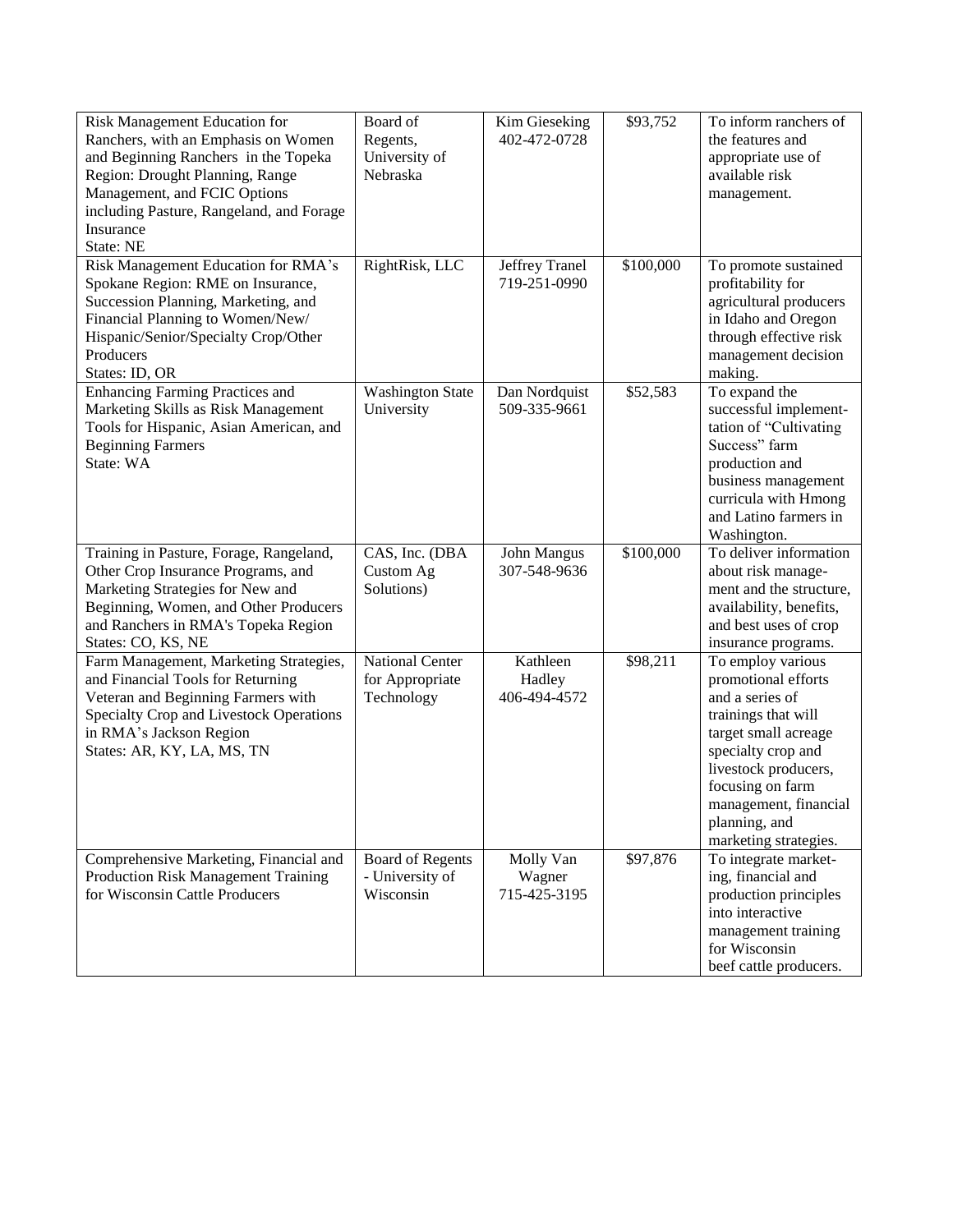| Reducing Risk by Addressing Pasture,<br>Specialty Crops, Marketing, and Food<br>Safety with a Support System for<br>Beginning Farmers, Women, Limited<br>Resource, and Small Acreage Producers,<br>and Students in the Jackson RMA Region<br>State: TN | <b>Rural Resources</b>                                   | Sarah T. Causey<br>423-636-8171                     | \$99,998  | To provide risk<br>management tools<br>focusing on education<br>and marketing to 940<br>producers in the<br>Appalachian<br>mountains of<br>Northeast Tennessee<br>including new and<br>beginning farmers,<br>women producers,<br>limited resource<br>producers, senior<br>farmers, small acreage<br>producers and<br>students. |
|--------------------------------------------------------------------------------------------------------------------------------------------------------------------------------------------------------------------------------------------------------|----------------------------------------------------------|-----------------------------------------------------|-----------|--------------------------------------------------------------------------------------------------------------------------------------------------------------------------------------------------------------------------------------------------------------------------------------------------------------------------------|
| Developing Personal Production,<br>Financial, Marketing, Legal, and Human<br>Risk Management Plans for Limited<br>Resource and African American<br>Producers of Specialty Crops and<br><b>Underserved Commodities</b><br>States: AR, MS                | National Crop<br>Insurance<br>Services                   | Dr. Laurence<br><b>Milton Crane</b><br>800-951-6247 | \$100,000 | To assist limited<br>resource and African<br>American producers of<br>specialty crops and<br>underserved<br>commodities in AR<br>and MS.                                                                                                                                                                                       |
| Risk Management Education on AGR-<br>Lite, Vegetative Index, and Worker<br>Safety Solutions for Arizona<br>and California Specialty Crop and<br><b>Limited Resource Producers</b>                                                                      | Arizona Board of<br>Regents,<br>University of<br>Arizona | Trent<br>Teegerstrom<br>520-621-6245                | \$100,000 | To enhance the risk<br>management skills,<br>health/worker<br>safety, and overall<br>quality of life for<br>limited resource<br>producers of specialty<br>crops and underserved<br>commodities.                                                                                                                                |
| Education on Managing Production,<br>Market, and Human Risks For New and<br>Beginning Limited-Resource Farmers in<br>the Raleigh Region<br>State: MA                                                                                                   | <b>Nuestras Raices</b><br>Inc.                           | Kevin Andaluz<br>413-535-1789                       | \$98,387  | To assist new and<br>beginning, limited-<br>resource immigrant/<br>refugee farmers to<br>perform a risk<br>assessment for their<br>operation, develop a<br>risk-management plan,<br>and implement new<br>practices.                                                                                                            |
| Risk Management and Crop Insurance<br><b>Education for OK Producers of</b><br><b>Underserved Commodities and Specialty</b><br>Crops to Include Production, Legal,<br>Marketing, Financial and Human Risks<br>State: OK                                 | Oklahoma State<br>University                             | Damona Doye<br>405-744-9813                         | \$92,291  | To hold a statewide<br>conference and six<br>local/regional<br>conferences for<br>women in agriculture                                                                                                                                                                                                                         |
| Leveraging RMA Partnership Agreement<br>#10-IE-53102-092 (2010) to Promote<br>Financial Tools and Planning among<br>Specialty Crop Producers and Risk<br>Management Education to Students in the<br>Davis RMA Region.<br>State: CA                     | Prune Bargaining<br>Association                          | Greg Thompson<br>530-674-5636                       | \$67,509  | To provide risk<br>management<br>education,<br>information, and<br>consultation to dried<br>prune and other<br>specialty crop growers<br>in California.                                                                                                                                                                        |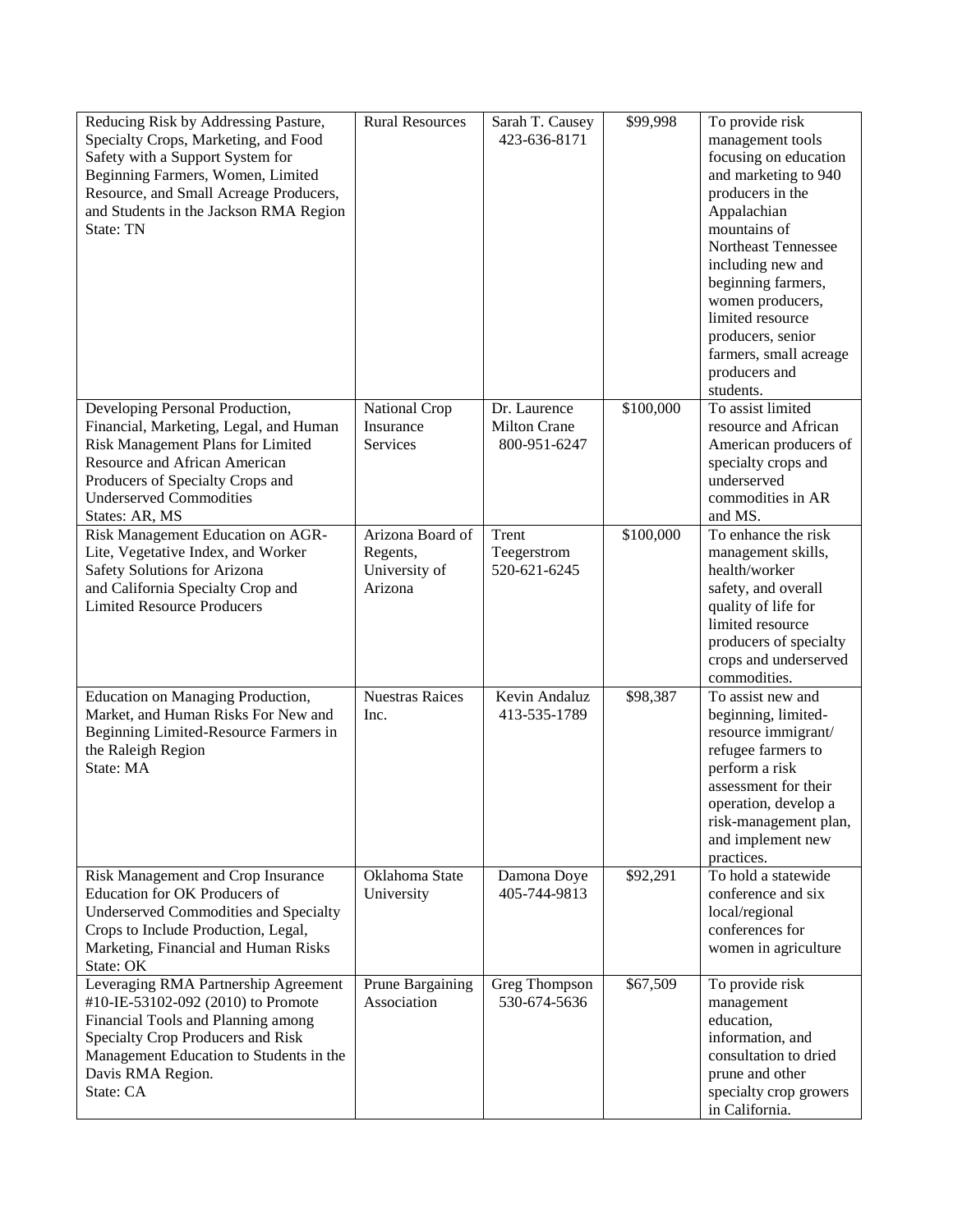| Western Navajo Nation Risk                                                      | Developing             | Kyril Calsoyas      | \$100,000 | To continue the                         |
|---------------------------------------------------------------------------------|------------------------|---------------------|-----------|-----------------------------------------|
| Management Project                                                              | Innovations in         | 928-714-9422        |           | promotion, distribution                 |
| State: AZ                                                                       | Navajo                 |                     |           | and adoption of                         |
|                                                                                 | Education              |                     |           | effective risk                          |
|                                                                                 |                        |                     |           | management                              |
|                                                                                 |                        |                     |           | practices throughout                    |
|                                                                                 |                        |                     |           | the southwest region                    |
|                                                                                 |                        |                     |           | of the Navajo Nation.                   |
| Reaching Missouri and Nebraska Women                                            | The Curator of         | Karen M. Geren      | \$49,000  | To empower farm                         |
| Producers and Ranchers through Multi-                                           | the University of      | 573-581-3231        |           | women to become                         |
| Session Classes and Special Conferences                                         | Missouri               |                     |           | better business                         |
| Focusing on Production, Legal and                                               |                        |                     |           | partners through                        |
| Marketing Risk in the Topeka RMA                                                |                        |                     |           | networks and by                         |
| Region                                                                          |                        |                     |           | managing and                            |
| State: MO, NE                                                                   |                        |                     |           | organizing critical                     |
|                                                                                 |                        |                     |           | information.                            |
| Risk Management Outreach, Education                                             | Virginia State         | Dr. Keith Miller    | \$88,133  | To enhance the                          |
| and Training for Socially Disadvantaged                                         | University             | 804-524-6987        |           | knowledge and skills                    |
| Farmers and Ranchers in Virginia                                                |                        |                     |           | of socially                             |
|                                                                                 |                        |                     |           | disadvantaged farmers                   |
|                                                                                 |                        |                     |           | and ranchers in                         |
|                                                                                 |                        |                     |           | financial and farm                      |
|                                                                                 |                        |                     |           |                                         |
|                                                                                 |                        |                     |           | management, crop                        |
|                                                                                 |                        |                     |           | insurance, marketing,<br>and other risk |
|                                                                                 |                        |                     |           |                                         |
|                                                                                 |                        |                     |           | management tools to                     |
|                                                                                 |                        |                     |           | improve their farm                      |
|                                                                                 |                        |                     |           | incomes and quality of<br>life.         |
|                                                                                 | Michigan               | <b>Elaine Brown</b> | \$94,494  | To improve and                          |
| Serving Michigan Multicultural Ag: Risk<br>management education and outreach in | <b>Integrated Food</b> | 517-432-0712        |           | expand African                          |
| production, financial and human risks for                                       | and Farming            |                     |           | American and                            |
|                                                                                 |                        |                     |           |                                         |
| African American and Hispanic specialty<br>crop producers                       | Systems                |                     |           | Hispanic producers'                     |
|                                                                                 |                        |                     |           | strategies to reduce                    |
|                                                                                 |                        |                     |           | risk on their specialty                 |
|                                                                                 |                        |                     |           | crop family farms.                      |
| Training in Pasture, Rangeland, Forage,                                         | CAS, Inc. (DBA         | John Mangus         | \$100,000 | To deliver information                  |
| Specialty Crop, and Other Crop                                                  | Custom Ag              | 307-548-9636        |           | about risk                              |
| Insurance Programs for New and                                                  | Solutions)             |                     |           | management and the                      |
| Beginning, Hispanic, and Other                                                  |                        |                     |           | structure, availability,                |
| Producers and Ranchers in RMA's Davis                                           |                        |                     |           | benefits, and best uses                 |
| Region                                                                          |                        |                     |           | of RMA's crop                           |
| States: AZ, CA                                                                  |                        |                     |           | insurance programs.                     |
| Specialty Crop, Irrigation, Safety and                                          | Georgia Green          | Sherry              | \$41,690  | To ensure that                          |
| <b>Erosion Control Risk Management</b>                                          |                        | Loudermilk          |           | producers will be                       |
| Seminars for Producers, Hispanic                                                |                        | 706-632-0100        |           | better able to use                      |
| Producers, and Direct Influencers in                                            |                        |                     |           | marketing and                           |
| Georgia                                                                         |                        |                     |           | branding information,                   |
|                                                                                 |                        |                     |           | financial management,                   |
|                                                                                 |                        |                     |           | soil and erosion                        |
|                                                                                 |                        |                     |           | control measures, crop                  |
|                                                                                 |                        |                     |           | insurance and other                     |
|                                                                                 |                        |                     |           | existing and emerging                   |
|                                                                                 |                        |                     |           | risk management                         |
|                                                                                 |                        |                     |           | tools.                                  |
|                                                                                 |                        |                     |           |                                         |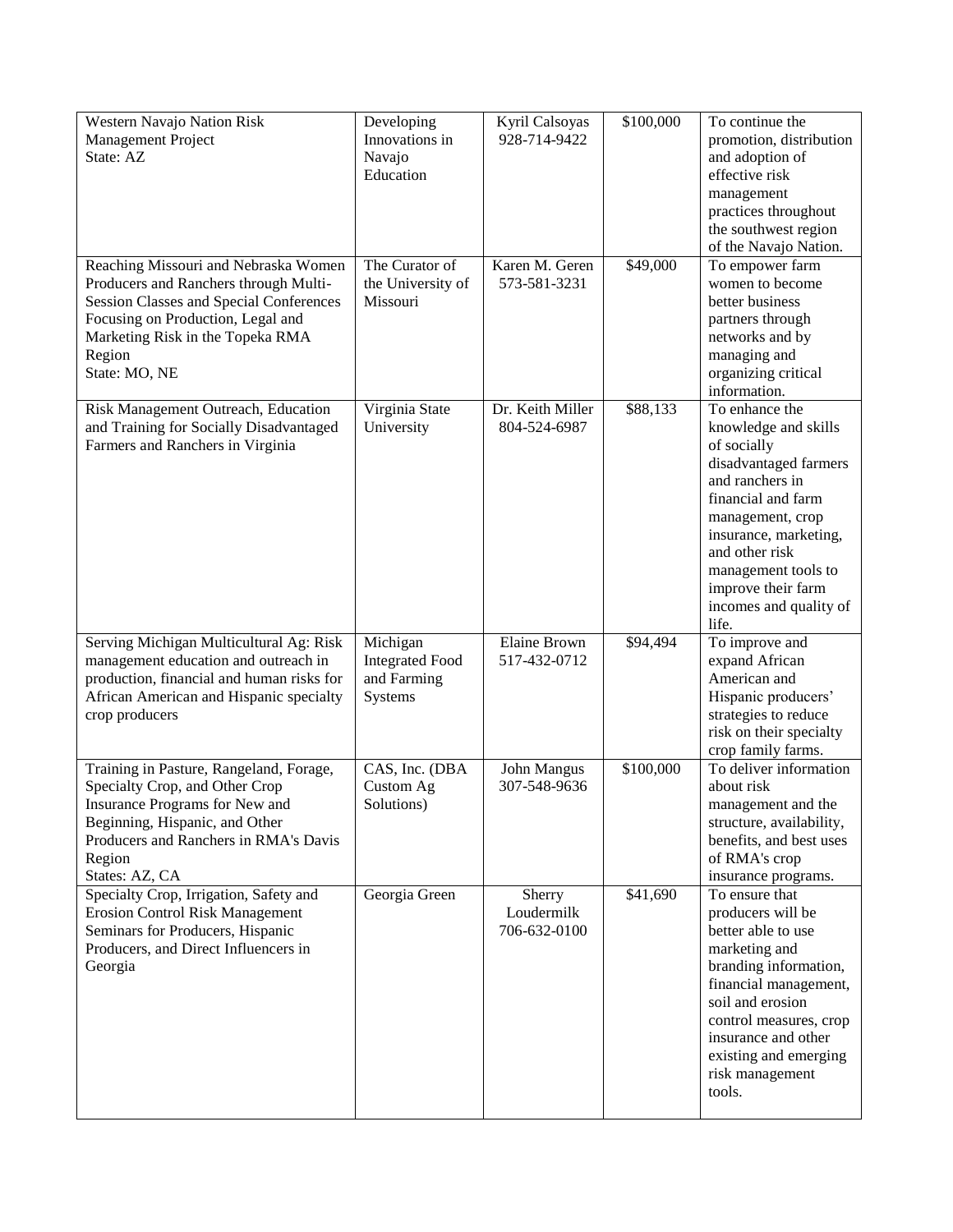| Risk Management Education to Native                               | <b>Indian Nations</b>   | <b>Richard Gooby</b> | \$99,000  | To ensure that 753             |
|-------------------------------------------------------------------|-------------------------|----------------------|-----------|--------------------------------|
| American Producers and Students in the                            | Conservation            | 406-684-5199         |           | Native American                |
| <b>Billings RMA Region</b>                                        | Alliance                |                      |           | producers will be              |
| State: AZ                                                         |                         |                      |           | provided training to           |
|                                                                   |                         |                      |           | the risk management            |
|                                                                   |                         |                      |           | solutions available to         |
|                                                                   |                         |                      |           | improve their farming          |
|                                                                   |                         |                      |           | and ranching                   |
|                                                                   |                         |                      |           | livelihoods.                   |
| Training in Pasture, Forage, Rangeland,                           | Custom Ag               | <b>Brett Crosby</b>  | \$100,000 | To deliver information         |
| Other Crop Insurance Programs, and                                |                         | 307-548-9636         |           | about risk manage-             |
| Marketing Strategies for New and                                  |                         |                      |           | ment and the structure,        |
| Beginning, Native American, and Other                             |                         |                      |           | availability, benefits,        |
| Producers and Ranchers in RMA's                                   |                         |                      |           | and best uses of               |
| <b>Billings Region</b>                                            |                         |                      |           | RMA's crop insurance           |
| States: MT, SD, WY                                                |                         |                      |           | programs.                      |
| RME including Crop Insurance                                      | San                     | Peterangelo          | \$21,135  | To bring pertinent risk        |
| Programs, Legal and Succession                                    | Joaquin                 | Vallis               |           | management education           |
| Planning, Marketing, Farm Management                              | Valley                  | 559-354-1409         |           | to San Joaquin Valley          |
| and Good Farming Strategies for                                   | Winegrowers             |                      |           | Grape growers                  |
| Specialty Crop Grape Producers in the                             | Association             |                      |           | focusing on three              |
| SJV within the Davis Region.                                      |                         |                      |           | areas: production              |
| State: CA                                                         |                         |                      |           | management, crop               |
|                                                                   |                         |                      |           | marketing and                  |
|                                                                   |                         |                      |           | financial risk.                |
| Education and Outreach Project for                                | <b>Washington State</b> | Dan Nordquist        | \$39,215  | To provide multiple            |
| Producers, Ranchers, Limited Resource                             | University              | 509-335-9661         |           | learning and                   |
| Producers, Ranchers, New<br>and Beginning Farmers in Northeastern |                         |                      |           | networking<br>opportunities in |
| Washington, RMA Spokane District                                  |                         |                      |           | aspects of small               |
|                                                                   |                         |                      |           | agriculture risk               |
|                                                                   |                         |                      |           | management.                    |
| New and Limited Resource Producer                                 | Michigan Land           | Jim Sluyter          | \$39,755  | To target the risk             |
| Success: Farm Management, Food                                    | Use Institute           | 231-941-6584         |           | management                     |
| Safety, and Marketing for Specialty                               |                         |                      |           | needs of new and               |
| Crops in the RMA Springfield Region                               |                         |                      |           | underserved farmers.           |
| State: MI                                                         |                         |                      |           |                                |
| Training in Marketing Strategies,                                 | CAS, Inc (DBA           | John Mangus          | \$100,000 | To work with RMA               |
| Specialty Crop Insurance, and Other                               | Custom Ag               | 307-548-9636         |           | and four organiza-             |
| Crop Insurance Programs for New and                               | Solutions)              |                      |           | tional partners to             |
| Beginning, Specialty Crop, and Women                              |                         |                      |           | deliver training in            |
| Producers in RMA's Jackson Region                                 |                         |                      |           | marketing strategies           |
| States: AR, KY, TN                                                |                         |                      |           | and burley tobacco             |
|                                                                   |                         |                      |           | insurance.                     |
| <b>Entrepreneurial Farm Management</b>                            | Pennsylvania            | Winifred             | \$36,413  | To instruct farmers to         |
| Strategies for Women Farmers and New                              | <b>State University</b> | McGee                |           | be proactive in                |
| and Beginning Producers in                                        |                         | 717-270-4391         |           | business risk                  |
| the Raleigh Region                                                |                         |                      |           | management to                  |
| State: PA                                                         |                         |                      |           | increase profitability,        |
|                                                                   |                         |                      |           | sustainability, and            |
|                                                                   |                         |                      |           | quality of life in             |
|                                                                   |                         |                      |           | agriculture.                   |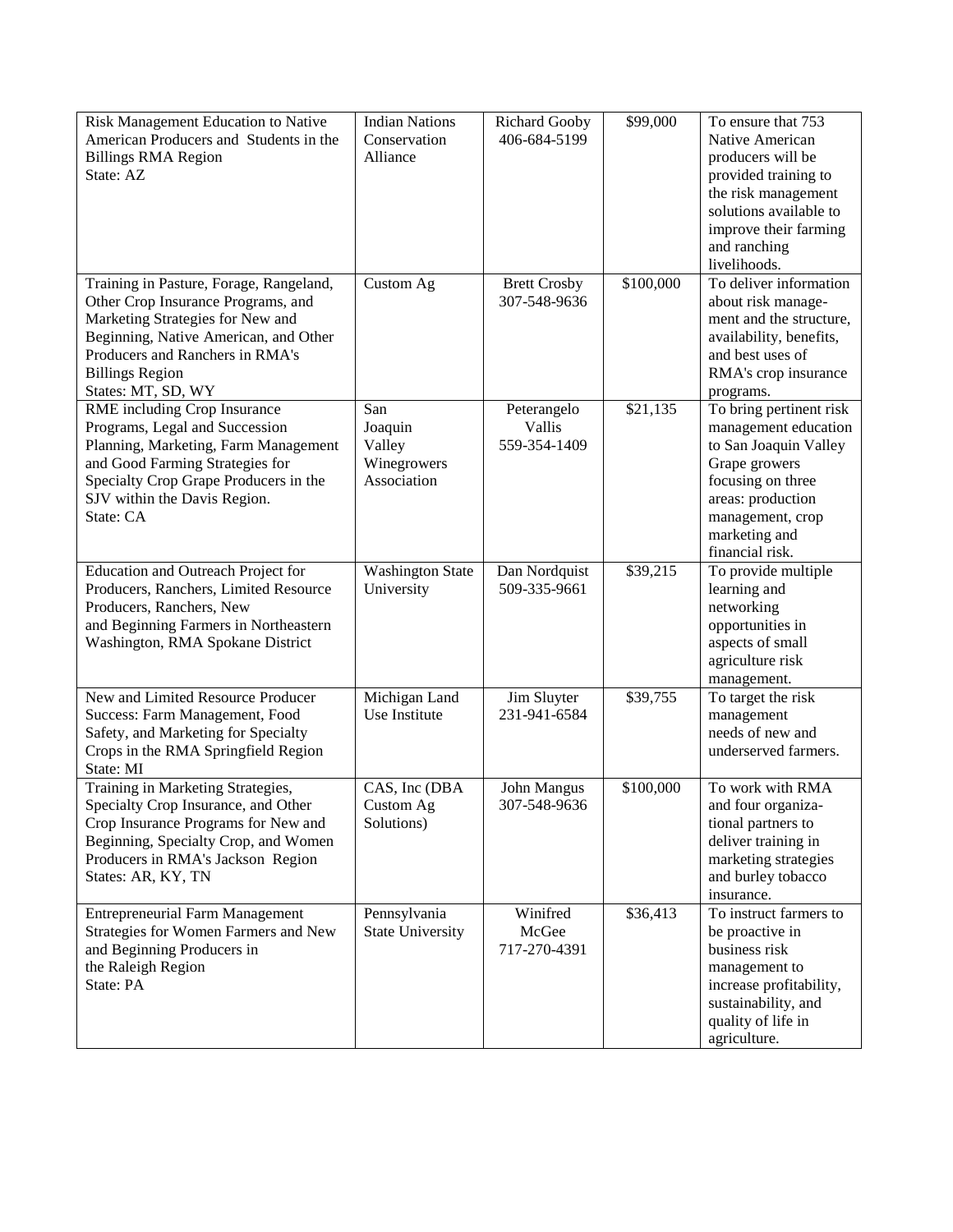| Food Safety and Insurance Risk<br>Management Strategies for Limited<br><b>Resource Producers Marketing to</b><br><b>Local Institutions</b><br>States: ME, MA                                                                                   | <b>Community Food</b><br>Security<br>Coalition                         | <b>Andrew Fisher</b><br>503-954-2970       | \$97,721  | To facilitate sales of<br>fruits and vegetables<br>to institutions by<br>limited resource<br>producers                                                                                                                                                             |
|------------------------------------------------------------------------------------------------------------------------------------------------------------------------------------------------------------------------------------------------|------------------------------------------------------------------------|--------------------------------------------|-----------|--------------------------------------------------------------------------------------------------------------------------------------------------------------------------------------------------------------------------------------------------------------------|
| Practical Insurance, Financial and<br>Worker Safety Strategies for New<br><b>Mexico Nursery Producers</b>                                                                                                                                      | Arizona Board of<br>Regents,<br>University of<br>Arizona               | Dr. Leslie<br>Tolbert<br>520-626-6000      | \$42,000  | To provide risk<br>management education<br>for nursery and<br>floriculture producers<br>in NM to improve<br>their decision making<br>related to managing<br>risks such as extreme<br>weather, marketing<br>risks, financial risks,<br>and worker safety<br>issues. |
| Farm Succession and Financial<br><b>Management for Transitional Farmers</b><br>and Women Producers<br>State: WI                                                                                                                                | <b>Board of Regents</b><br>of the University<br>of Wisconsin<br>System | Vincent<br><b>Borleske</b><br>608-890-3180 | \$97,212  | To provide in-depth<br>education on farm<br>succession issues and<br>tools to 900 Wisconsin<br>producers so they can<br>discuss, develop and<br>ultimately implement a<br>farm succession plan.                                                                    |
| 2011-2012 PRF-RI Insurance Education<br>for Virginia Producers and Ranchers and<br>Risk Management Education for Students<br>in the Raleigh Region<br>States: VA, NY                                                                           | RightRisk, LLC                                                         | Jeffrey Tranel<br>719-251-0990             | \$100,000 | To develop and deliver<br>educational programs<br>to livestock producers,<br>forage producers,<br>Christmas tree<br>growers, and new and<br>beginning farmers in<br>the Raleigh RMA<br>Region with a focus on<br>the states of Virginia<br>and New York.           |
| Training in Farm Management Strategies,<br>COMBO, and Other Existing Crop<br>Insurance Programs for New and<br>Beginning, Limited Resource, and<br>Women Producers and Ranchers in<br>RMA's Springfield, IL, Region<br>States: IL, IN, OH, MI  | CAS, Inc (DBA<br>Custom Ag<br>Solutions)                               | John Mangus<br>307-548-9636                | \$100,000 | To improve producer<br>awareness, skills, and<br>decisions related to the<br>development and<br>implementation of risk<br>management strategies<br>and participation in<br>Federal crop insurance<br>programs.                                                     |
| Reducing Risk for Small Acreage New<br>and Beginning Livestock and Specialty<br>Crop Farmers in the Davis RMA Region<br>through Training in Good Farming<br>Practices, Marketing Strategies, and<br>Financial Tools and Planning<br>States: CA | The Regents of<br>the University of<br>California                      | Roger Ingram<br>530-889-7385               | \$75,953  | To help reduce risk<br>and improve the<br>economic viability of<br>small acreage new and<br>beginning farmers in<br>the foothills of<br>Northern California<br>through broad-based<br>risk management<br>training.                                                 |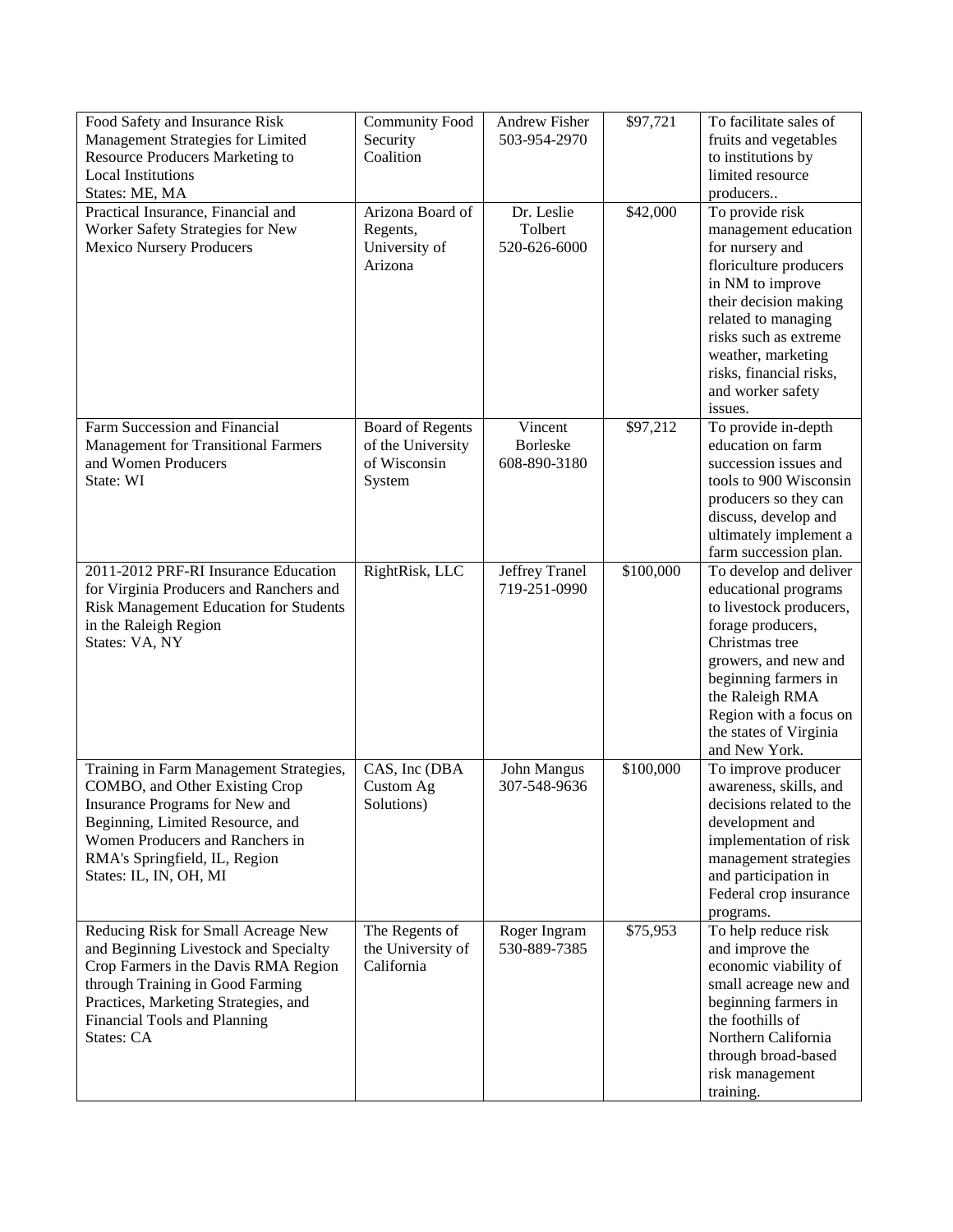| Crop Insurance and Marketing Strategies                                          | Center for Rural        | Kathie       | \$100,000 | To help 100 veterans                |
|----------------------------------------------------------------------------------|-------------------------|--------------|-----------|-------------------------------------|
| for Returning Veterans in the Topeka                                             | <b>Affairs</b>          | Starkweather |           | gain knowledge about                |
| Region                                                                           |                         | 402-617-7946 |           | managing farm/ranch                 |
| State: NE                                                                        |                         |              |           | startup strategies                  |
|                                                                                  |                         |              |           | and managing business               |
|                                                                                  |                         |              |           | risk.                               |
| Increasing Educational Resources and                                             | Georgia Pecan           | Janice Dees  | \$49,500  | To provide pecan                    |
| Efforts for Pecan Growers in Georgia                                             | Growers                 | 229-382-2187 |           | producers with the                  |
|                                                                                  | Association             |              |           | training and                        |
|                                                                                  |                         |              |           | informational                       |
|                                                                                  |                         |              |           | opportunities                       |
|                                                                                  |                         |              |           | necessary to use                    |
|                                                                                  |                         |              |           | financial management                |
|                                                                                  |                         |              |           | strategies, crop                    |
|                                                                                  |                         |              |           | insurance programs,                 |
|                                                                                  |                         |              |           | and emerging risk                   |
|                                                                                  |                         |              |           | management tools.                   |
| Risk Management Outreach and                                                     | Farm Conference         | Allen Moy    | \$64,000  | To assist over 250                  |
| <b>Education for New and Limited Resource</b>                                    |                         | 925-825-9090 |           | limited resource,                   |
| Farmers and Ranchers in California                                               |                         |              |           | socially disadvantaged              |
|                                                                                  |                         |              |           | and traditionally                   |
|                                                                                  |                         |              |           | under-served                        |
|                                                                                  |                         |              |           | California farmers and              |
|                                                                                  |                         |              |           | ranchers to improve                 |
|                                                                                  |                         |              |           | their farming, ranching             |
|                                                                                  |                         |              |           | and business practices.             |
| Annie's Project for Women Managing                                               | <b>Iowa State</b>       | Raymond      | \$100,000 | To ensure traditionally             |
| Risks of Value Added and Commodity                                               | University of           | Hansen       |           | underserved women                   |
| Agriculture in Iowa                                                              | Science and             | 515-294-3890 |           | farmers in Iowa, both               |
|                                                                                  | Technology              |              |           | conventional and                    |
|                                                                                  |                         |              |           | specialty crop                      |
|                                                                                  |                         |              |           | producers will be                   |
|                                                                                  |                         |              |           | better able to identify             |
|                                                                                  |                         |              |           | and manage                          |
|                                                                                  |                         |              |           | agricultural risks.                 |
| Delivery of Educational Materials to                                             | <b>Board of Regents</b> | Cheryl Gest  | \$86,110  | To develop and                      |
| Increase LGM-Dairy Utilization by Dairy                                          | of the University       | 608-262-3822 |           | subsequently deliver                |
| Farm Operators in General and Limited                                            | of Wisconsin            |              |           | an integrated                       |
| Resource Operators in Particular,                                                | System                  |              |           | education program                   |
| Spokane Region                                                                   |                         |              |           | composed of                         |
| State: WA                                                                        |                         |              |           | computer-based LGM-                 |
|                                                                                  |                         |              |           | Dairy training                      |
|                                                                                  |                         | Dr. Gilbert  |           | workshops.<br>To provide mitigation |
| Minimizing the Marketing Risk of Small,<br>Limited-Resource and African American | Tuskegee<br>University  | Rochon       | \$97,260  | of financial risks to               |
| Producers in Georgia and Alabama in                                              |                         | 334-727-8501 |           | limited resource and                |
| Collaboration with the Valdosta Regional                                         |                         |              |           | socially disadvantaged              |
| Office                                                                           |                         |              |           | farmers in the Black                |
|                                                                                  |                         |              |           | <b>Belt Region</b>                  |
|                                                                                  |                         |              |           |                                     |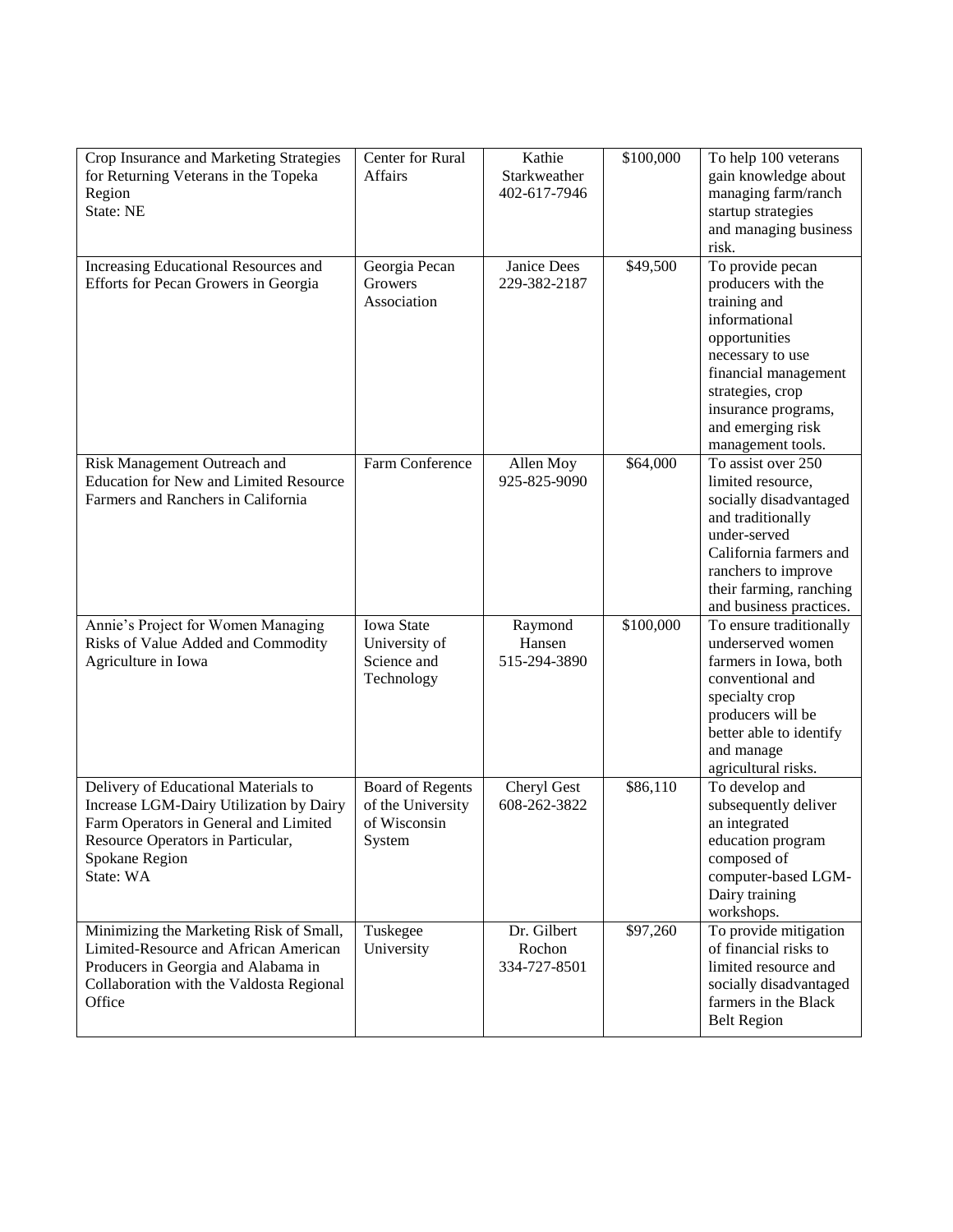| Managing Wholesale Production,             | FamilyFarmed.org         | Jim Slama          | \$99,279  | To work with 500                       |
|--------------------------------------------|--------------------------|--------------------|-----------|----------------------------------------|
| Marketing, Financial, and Human Risks      |                          | 708-763-9920       |           | Northeastern U.S. fruit                |
| for Northeastern US Specialty Crop         |                          |                    |           | and vegetable growers                  |
| Farmers                                    |                          |                    |           | to train them in skills                |
| States: NC, PA, NY, MA, MD, WV             |                          |                    |           | necessary to market                    |
|                                            |                          |                    |           | wholesale.                             |
| Risk Management Training for Refugee       | Southern New             | Muktar Idhow       | \$75,027  | 1) To increase the                     |
| Farmers in New Hampshire                   | Hampshire                | 603-674-5705       |           | profitability and self-                |
|                                            | Services                 |                    |           | sufficiency of refugee                 |
|                                            |                          |                    |           | farmers in New                         |
|                                            |                          |                    |           | Hampshire and 2) to                    |
|                                            |                          |                    |           | provide information                    |
|                                            |                          |                    |           | and technical                          |
|                                            |                          |                    |           | assistance on how to                   |
|                                            |                          |                    |           | manage the risks                       |
|                                            |                          |                    |           | associated with                        |
|                                            |                          |                    |           | operating a small                      |
|                                            |                          |                    |           | farm business.                         |
| Production and Marketing Risk              | MN Forage and            | Jon Dockter        | \$20,340  | To develop risk                        |
| Reduction Strategies for Producers and     | <b>Grassland Council</b> | 651-484-3888       |           | management methods                     |
| Ranchers in the St. Paul Region            | (dba Midwest             |                    |           | and options for                        |
| State: MN                                  | Forage Assn.)            |                    |           | Minnesota specialty                    |
|                                            |                          |                    |           | crop producers and                     |
| Providing Risk Management Education        | Minnesota Fruit          |                    | \$94,430  | livestock producers.                   |
| and Practical Resources for Upper          | and Vegetable            | Marilyn<br>Johnson |           | To develop and<br>deliver a variety of |
| Midwest Specialty Crop, Limited            | Association              | 763-434-0400       |           | risk management                        |
| Resource and Minority                      |                          |                    |           | solutions for specialty                |
| State: MN                                  |                          |                    |           | crop producers in the                  |
|                                            |                          |                    |           | Upper Midwest.                         |
| Risk Management and Community              | <b>Delaware State</b>    | Albert Essel       | \$100,000 | To provide training,                   |
| Outreach Program for Limited Resource      | University               | 302-857-6463       |           | informational                          |
| and Underserved Farmers                    |                          |                    |           | opportunities and                      |
| State: DE                                  |                          |                    |           | technical assistance                   |
|                                            |                          |                    |           | necessary to make                      |
|                                            |                          |                    |           | informed risk                          |
|                                            |                          |                    |           | management                             |
|                                            |                          |                    |           | decisions.                             |
| Hands Held: Building Bridges to            | National Hmong           | Chukou Thao        | \$100,000 | To provide farmers                     |
| <b>Empower Farmer-Directed Development</b> | <b>American Farmers</b>  | 559 313-3339       |           | with one-to-one                        |
| States: CA, Nationally                     |                          |                    |           | technical assistance, as               |
|                                            |                          |                    |           | well as develop                        |
|                                            |                          |                    |           | culturally appropriate                 |
|                                            |                          |                    |           | tools for CBOs.                        |
| Risk Management Education for South        | South Dakota             | Teddi Mueller      | \$99,920  | To provide risk                        |
| Dakota Producers                           | Corn Growers             | 605-334-0100       |           | management                             |
|                                            | Association              |                    |           | education through a                    |
|                                            |                          |                    |           | series of risk manage-                 |
|                                            |                          |                    |           | ment education                         |
|                                            |                          |                    |           | opportunities.                         |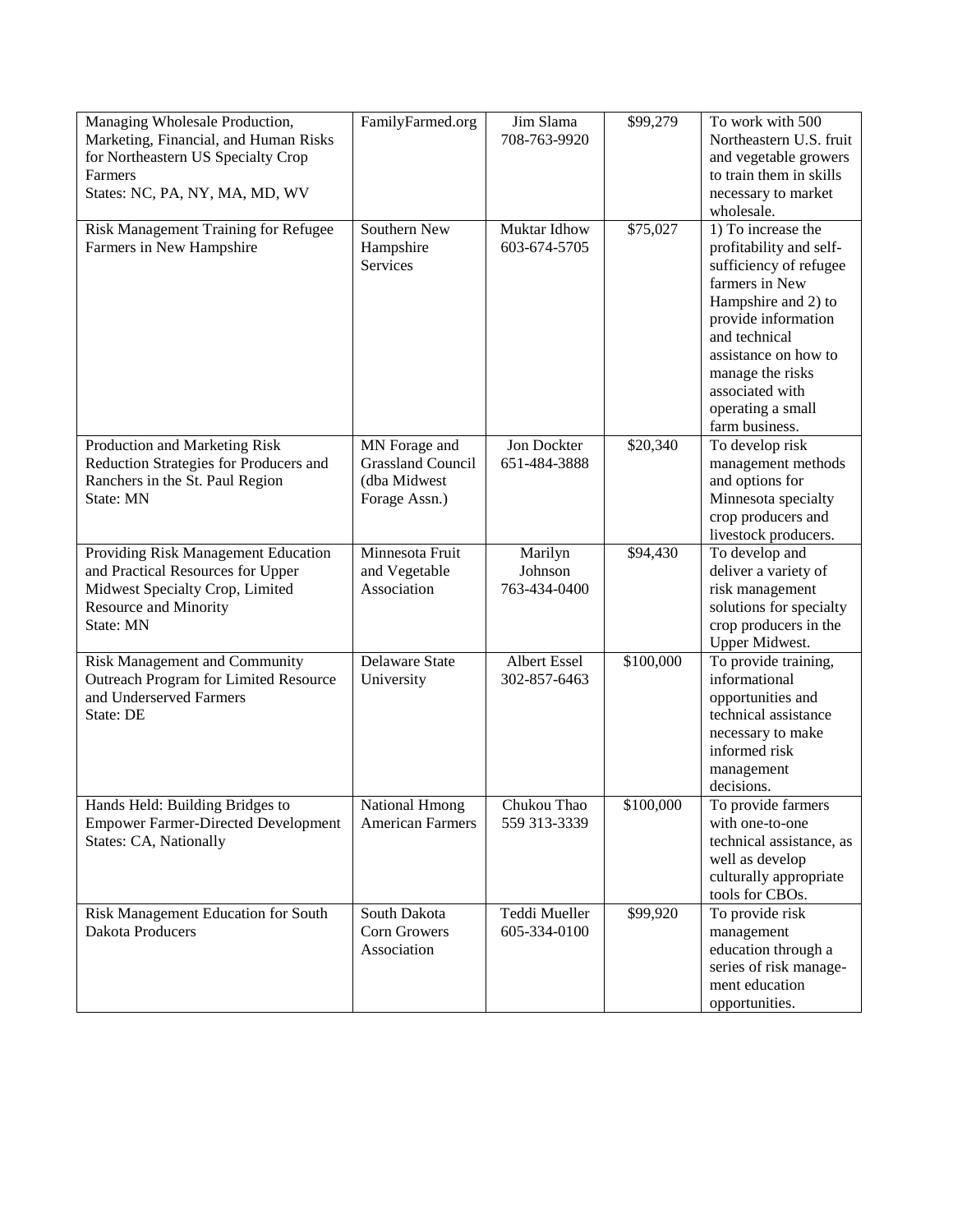| Succession Planning Education to Senior<br>and Beginning Farmers and Specialty<br>Crop Producers in the Davis Region<br>State: CA           | Center for Land<br><b>Based Learning</b>                 | Jennifer Taylor<br>530-795-4146            | \$53,228 | To provide farmers in<br>the northern Central<br>Valley with<br>succession and<br>financial planning<br>tools, guidance and<br>support                                                                                                                 |
|---------------------------------------------------------------------------------------------------------------------------------------------|----------------------------------------------------------|--------------------------------------------|----------|--------------------------------------------------------------------------------------------------------------------------------------------------------------------------------------------------------------------------------------------------------|
| Rural Tax education programs for the<br>Raleigh region<br>States: NC, VT, NY                                                                | North Carolina<br><b>State University</b>                | <b>Matt Ronning</b><br>919-515-2444        | \$41,892 | To provide tax<br>information to<br>producers so that they<br>are better able to make<br>financial management<br>decisions and<br>understand how<br>income and self-<br>employment tax<br>management is part of<br>an overall risk<br>management plan. |
| Reducing Risk for Specialty Crop<br>Producers in the Davis region through<br>Marketing Strategies and Food Safety<br>Education<br>State: CA | Prune Bargaining<br>Association                          | Greg Thompson<br>530-674-5636              | \$98,934 | To assure that the best<br>ideas are generated<br>and to reduce the risk<br>that poorly thought<br>out unilateral decision<br>making reduces the<br>competitive viability<br>of producers.                                                             |
| <b>Transitioning Farm Assets</b><br>State: IL                                                                                               | Annie's Project-<br><b>Education</b> for<br>Farm Women   | Ruth<br>Hambleton<br>618-237-6441          | \$26,143 | To provide multi-<br>generational farm<br>families and college<br>students wanting to<br>return home to the<br>farm with research<br>based risk manag-<br>ement information to<br>help achieve their<br>goals for orderly<br>transitions.              |
| Beginning and Socially Disadvantaged<br><b>Farmers</b> Learning<br>and Acting on Regulatory Risks in<br>California                          | Agriculture and<br>Land-Based<br>Training<br>Association | <b>Gary Peterson</b><br>831-758-1469       | \$41,769 | To prepare at least 80<br>socially disadvantaged<br>and beginning farmers<br>to confidently manage<br>sources of regulatory<br>and legal risk.                                                                                                         |
| Risk Management Education for Texas<br>Sheep and Goat Producers                                                                             | Texas AgriLife<br><b>Extension Service</b>               | Dr. William J.<br>Thompson<br>325-653-4576 | \$40,258 | To ensure that Texas<br>sheep and goat<br>producers, a<br>historically under-<br>served group of<br>producers, will be<br>better able to use<br>existing and emerging                                                                                  |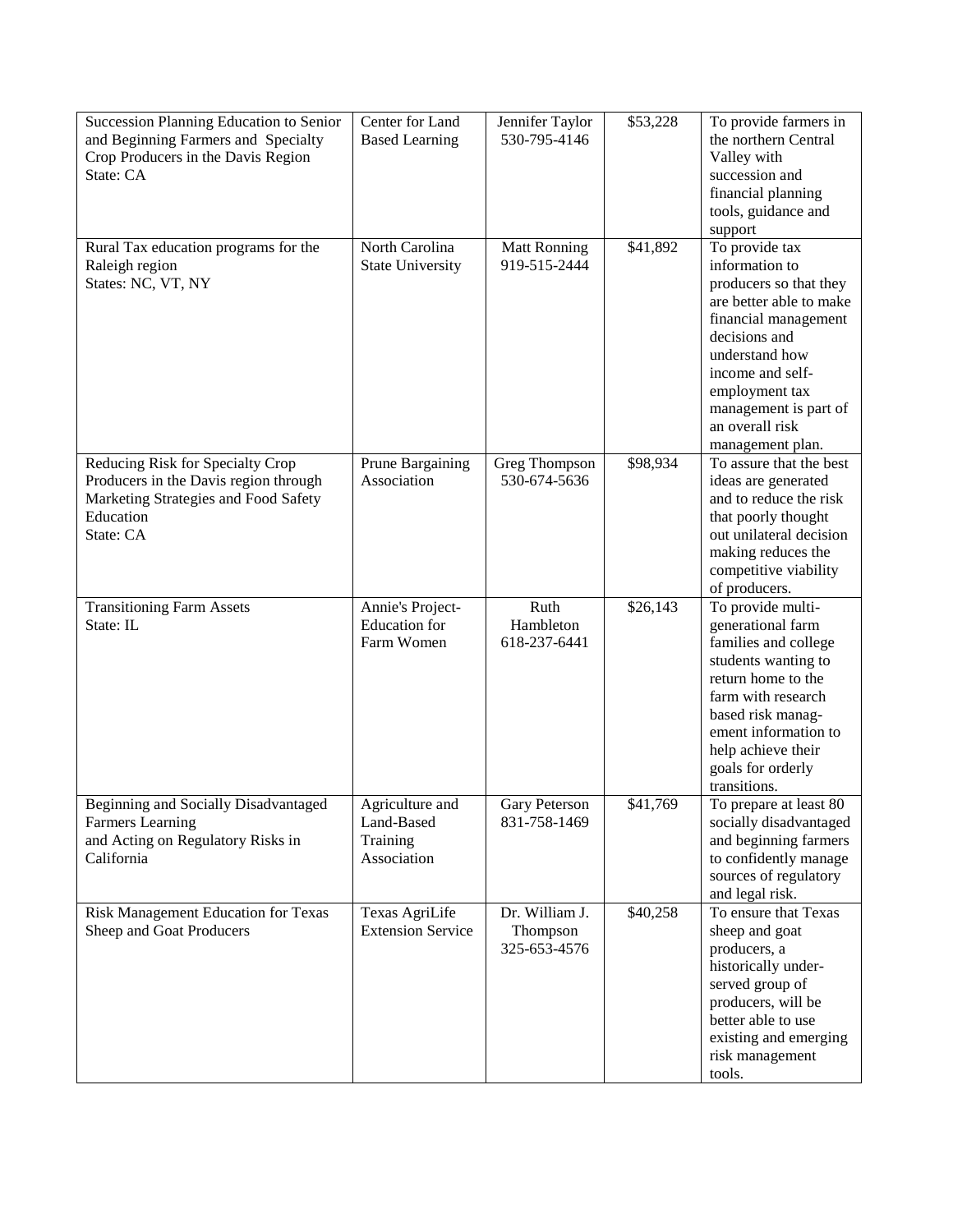| Risk Planning Education for Socially<br><b>Disadvantaged Farmers Sustainability</b><br>State: WA                                                                               | <b>Rural Community</b><br>Development<br>Resources      | Luz Bazan<br>Gutierrez<br>509-453-5133 | \$99,879 | To provide outreach<br>and create awareness<br>of risk management<br>issues for SDA<br>producers, provide<br>individual risk<br>planning and provide<br>outreach to RMA<br>regional offices in<br>regard to the new and<br>beginning farmers and<br>the Center's role<br>within Washington<br>State. |
|--------------------------------------------------------------------------------------------------------------------------------------------------------------------------------|---------------------------------------------------------|----------------------------------------|----------|------------------------------------------------------------------------------------------------------------------------------------------------------------------------------------------------------------------------------------------------------------------------------------------------------|
| Using Livestock Gross Margin Insurance<br>in Marketing Plan<br>State: SD                                                                                                       | South Dakota<br><b>State University</b>                 | Matthew<br>Diersen<br>605-688-4864     | \$44,719 | To develop and<br>deliver educational<br>materials related to<br>using the insurance as<br>part of a compre-<br>hensive approach to<br>marketing.                                                                                                                                                    |
| Production, Financial, and Human Risk<br>Management Outreach and Education<br>to Hispanic Farmers<br>State: WA                                                                 | Institute for<br>Washington's<br>Future                 | Sean Hopps<br>360-920-7682             | \$72,600 | To develop and<br>conduct a promotional<br>program crop<br>insurance and other<br>risk management tools<br>in Spanish.                                                                                                                                                                               |
| Effective Transitions: Finding Success in<br>Farm Succession Planning<br>State: MN                                                                                             | Renewing the<br>Countryside                             | Jan Joannides<br>612-251-7304          | \$99,814 | To provide senior,<br>specialty crop and<br>livestock farmers and<br>ranchers with<br>informational<br>opportunities, training,<br>and assistance on<br>succession planning.                                                                                                                         |
| Practical Risk Reduction for Southern<br>Producers Using New Tools and<br>Training<br>States: SC, GA                                                                           | Southern<br>Sustainable<br>Agriculture<br>Working Group | Jim Lukens<br>479-422-5831             | \$23,979 | To provide new risk<br>management tools to<br>Southern producers.                                                                                                                                                                                                                                    |
| Farm Management Strategies for<br>Producers and Ranchers of Christmas<br>Trees in the Davis Region<br><b>States: National</b>                                                  | National<br>Christmas Tree<br>Association<br>(NCTA)     | Amy L. Mills<br>636-449-5070           | \$72,500 | To help Christmas tree<br>growers understand<br>and manage risk.                                                                                                                                                                                                                                     |
| Oklahoma Native American Tribes New<br>and Beginning Limited Resource<br>Farmers and Ranchers Learning to<br>Manage Risk through Vertical Marketing<br>Strategies<br>State: OK | <b>Indian Country</b><br>Agricultural<br>Corporation    | Randall Ware<br>405-638-2285           | \$89,650 | To teach beginning<br>Indian farmers how to<br>manage their<br>marketing risks that<br>would in turn increase<br>their chances of<br>maintaining a<br>sustainable farm-ranch<br>operation.                                                                                                           |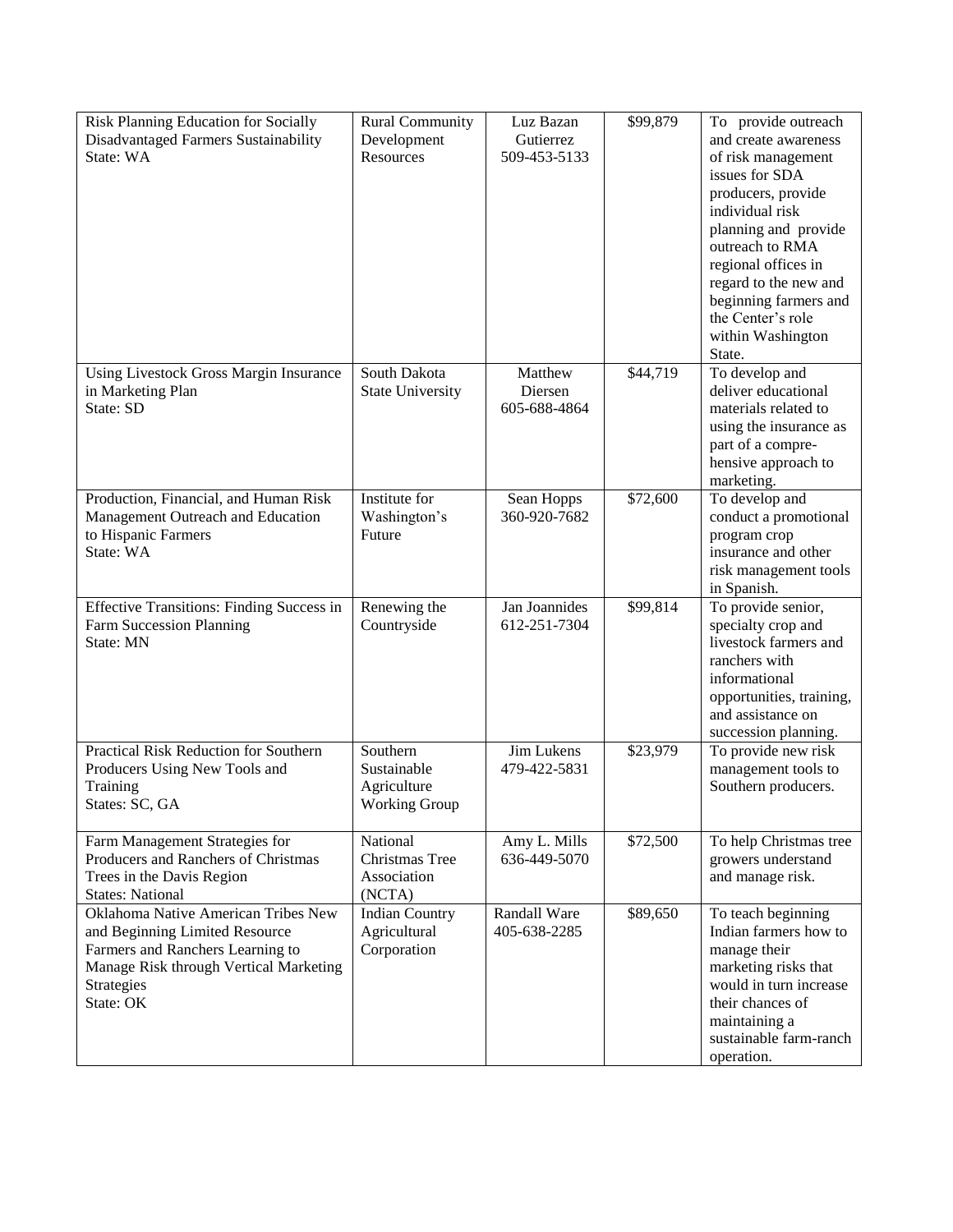| Women Veterans in Agriculture: An             | Community                | Yadira Hernandez    | \$100,000 | To help veterans        |
|-----------------------------------------------|--------------------------|---------------------|-----------|-------------------------|
| <b>Underrepresented Minority</b>              | Partners                 | Herrera             |           | reduce risk and         |
| <b>States: National</b>                       |                          | 213-346-3206        |           | become productive       |
|                                               |                          |                     |           | farmers by utilizing    |
|                                               |                          |                     |           | resources available to  |
|                                               |                          |                     |           | help military veterans  |
|                                               |                          |                     |           | who are starting        |
|                                               |                          |                     |           |                         |
|                                               |                          |                     |           | businesses, buying      |
|                                               |                          |                     |           | land, or overcoming     |
|                                               |                          |                     |           | disabilities.           |
| AGR-Lite, Financial Management, and           | <b>National Center</b>   | Kathleen Hadley     | \$99,953  | To deliver workshops    |
| Marketing Strategies for Small-Acreage        | for Appropriate          | 406-494-4572        |           | throughout the          |
| <b>Specialty Crop and Livestock Producers</b> | Technology               |                     |           | Valdosta RMA region     |
| in the RMA Valdosta Region                    |                          |                     |           | risk management         |
| State: AL                                     |                          |                     |           | through crop            |
|                                               |                          |                     |           | insurance, market       |
|                                               |                          |                     |           | diversification, and    |
|                                               |                          |                     |           | financial planning.     |
| <b>Training in Farm Management</b>            | CAS, Inc (DBA            | John Mangus         | \$100,000 | To deliver information  |
| Strategies, COMBO, and Other Existing         | Custom Ag                | 307-548-9636        |           | about risk              |
| Crop Insurance Programs for New               | Solutions)               |                     |           | management and the      |
| and Beginning, Limited Resource, and          |                          |                     |           | features, benefits,     |
| Women Producers and Ranchers in St.           |                          |                     |           | limitations, and best   |
| Paul Region                                   |                          |                     |           | uses of available risk  |
| States: IA, MN, WI                            |                          |                     |           | management              |
|                                               |                          |                     |           | strategies, tools, and  |
|                                               |                          |                     |           | crop insurance          |
|                                               |                          |                     |           | programs.               |
| Crop Insurance, Marketing, and                | <b>Board of Trustees</b> | <b>Walter Knorr</b> | \$99,937  | To improve crop         |
| Succession Education for Producers,           | of the University        | 217-333-2187        |           | insurance decisions by  |
| Specialty Growers, and Young                  | of Illinois              |                     |           | providing education     |
| Farmers in Springfield Region                 |                          |                     |           | on crop insurance,      |
| State: IL                                     |                          |                     |           | marketing, and          |
|                                               |                          |                     |           | succession issues.      |
| RME on Marketing, Farm Management             | Southern                 | Jim Lukens          | \$22,269  | To provide risk         |
| and Specialty Crop Prod for Minority          | Sustainable              | 479-422-5831        |           | management              |
| Prod, Women Prod, New/Beginning               | Agriculture              |                     |           | education in the areas  |
| Farmers, Small-Acreage Produce and            | <b>Working Group</b>     |                     |           | of marketing, farm      |
|                                               | (SSAWG)                  |                     |           |                         |
| Limited-Resource Producers of Specialty       |                          |                     |           | management and          |
| Crops and Underserved Commodities-            |                          |                     |           | specialty crop          |
| Valdosta Region                               |                          |                     |           | production for at least |
| States: AL, FL, GA, SC                        |                          |                     |           | 125 producers of fruit  |
|                                               |                          |                     |           | and vegetables          |
|                                               |                          |                     |           | and/or livestock in     |
|                                               |                          |                     |           | Alabama, Florida,       |
|                                               |                          |                     |           | Georgia and South       |
|                                               |                          |                     |           | Carolina.               |
| <b>Improving Farm Management Strategies</b>   | Midwest Organic          | Jody Padgham        | \$70,321  | To provide              |
| for New, Women, and Young                     | and Sustainable          | 715-778-5775        |           | information and         |
| Sustainable and Organic Farmers in            | <b>Education Service</b> |                     |           | resources on            |
| WI, MN and IA                                 |                          |                     |           | sustainable farm        |
|                                               |                          |                     |           | management to new       |
|                                               |                          |                     |           | farmers, women          |
|                                               |                          |                     |           | farmers, and young      |
|                                               |                          |                     |           | farmers.                |